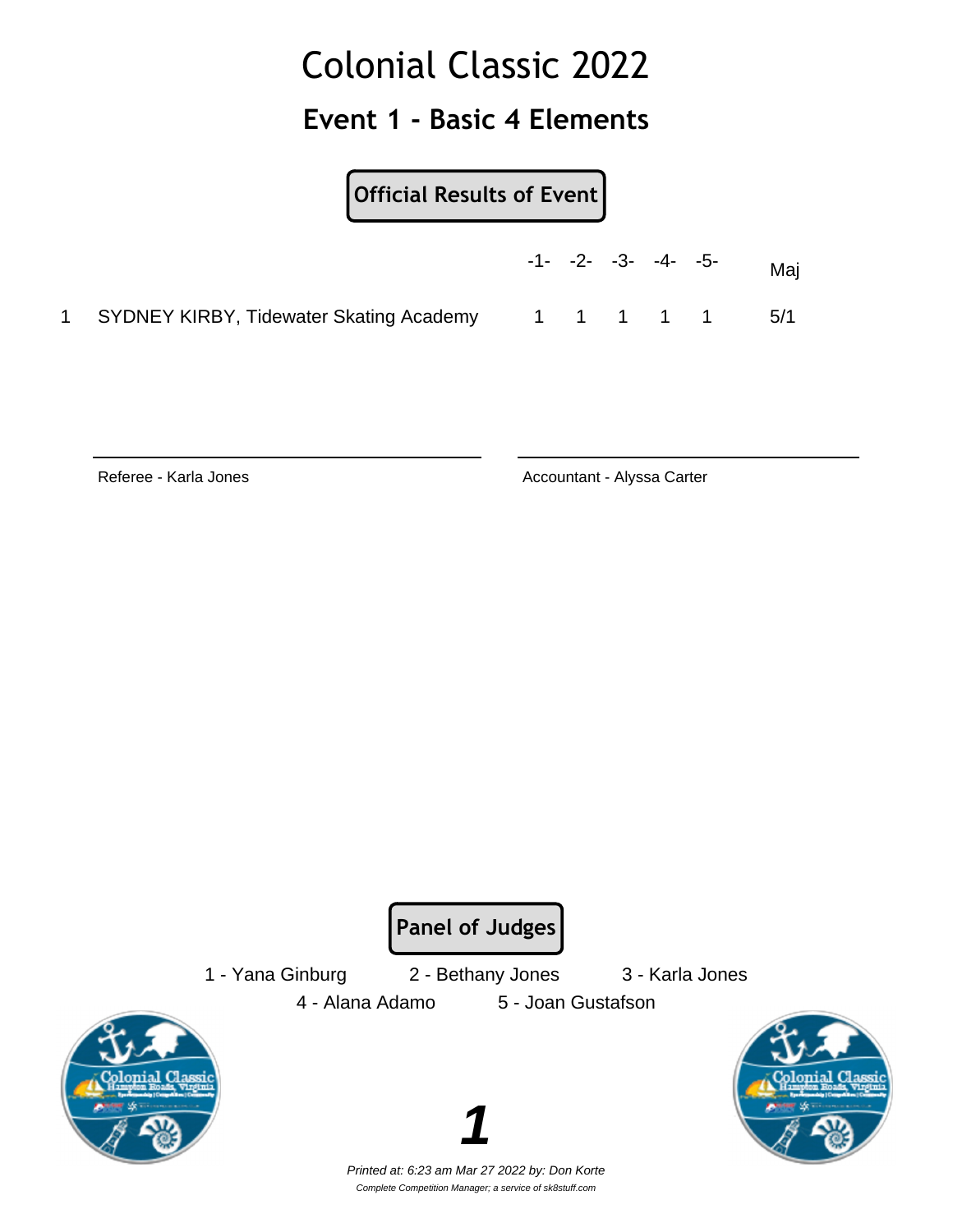#### **Event 2 - Basic 5 Elements**

#### **Official Results of Event**

|                                              |  | $-1 - -2 - -3 - -4 - -5$ |           | Maj |
|----------------------------------------------|--|--------------------------|-----------|-----|
| 1 Audrey Stawicki, Tidewater Skating Academy |  |                          | 1 1 1 1 1 | 5/1 |

Referee - Joelle Stephens **Accountant - Alyssa Carter** 

**Panel of Judges**

1 - Joelle Stephens 2 - Mary Sue Gidaro 3 - Henry Hartman 4 - Carlie Morton 5 - Silin Yi



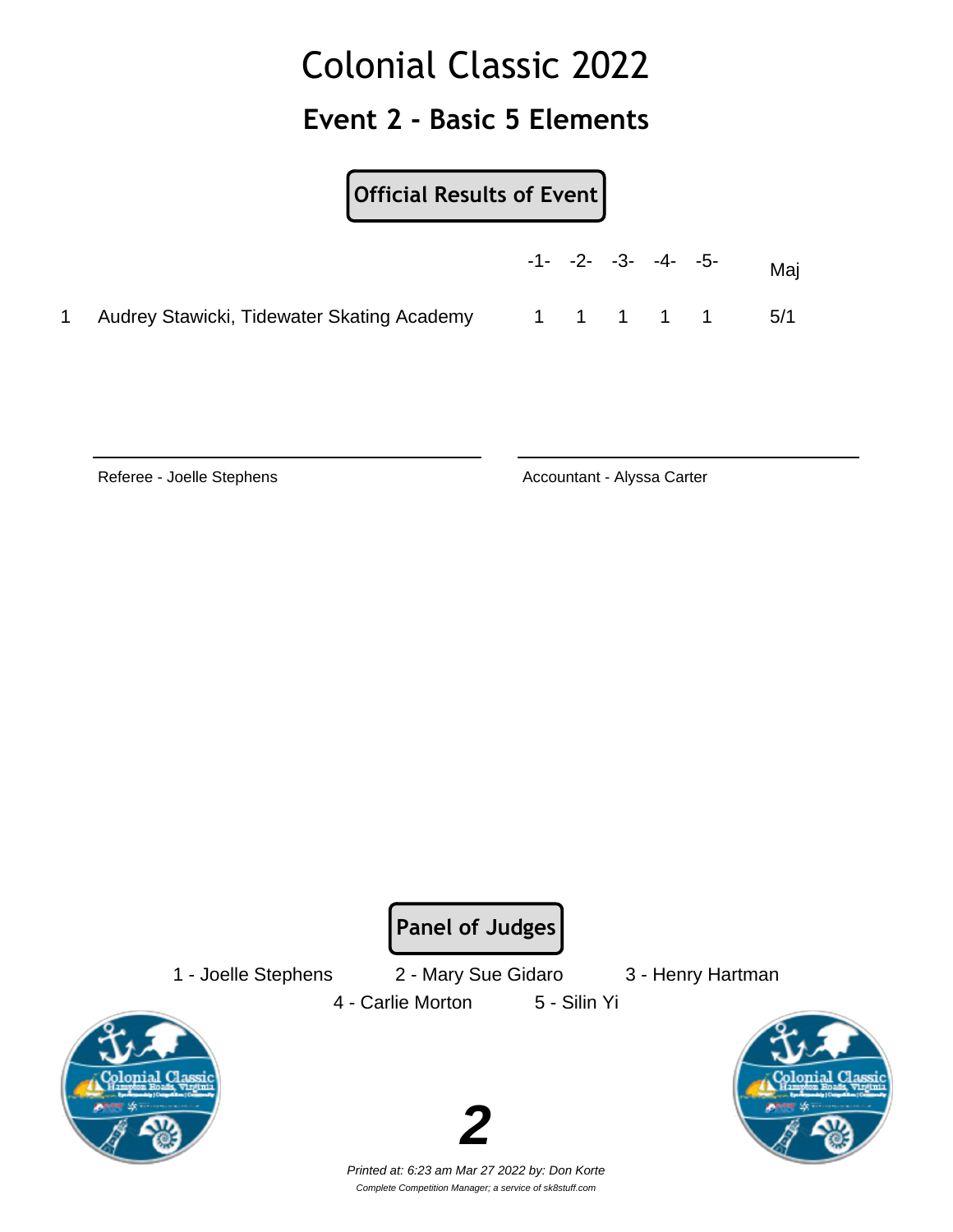#### **Event 3 - Basic 6 Elements**

**Official Results of Event**

|                              | $-1$ - $-2$ - $-3$ - $-4$ - $-5$ - |           |  | Maj |
|------------------------------|------------------------------------|-----------|--|-----|
| 1 Pavla Wythe, Tidewater FSC |                                    | 1 1 1 1 1 |  | 5/1 |

Referee - Karla Jones **Accountant - Alyssa Carter** Accountant - Alyssa Carter

**Panel of Judges**

1 - Yana Ginburg 2 - Bethany Jones 3 - Karla Jones

4 - Alana Adamo 5 - Joan Gustafson





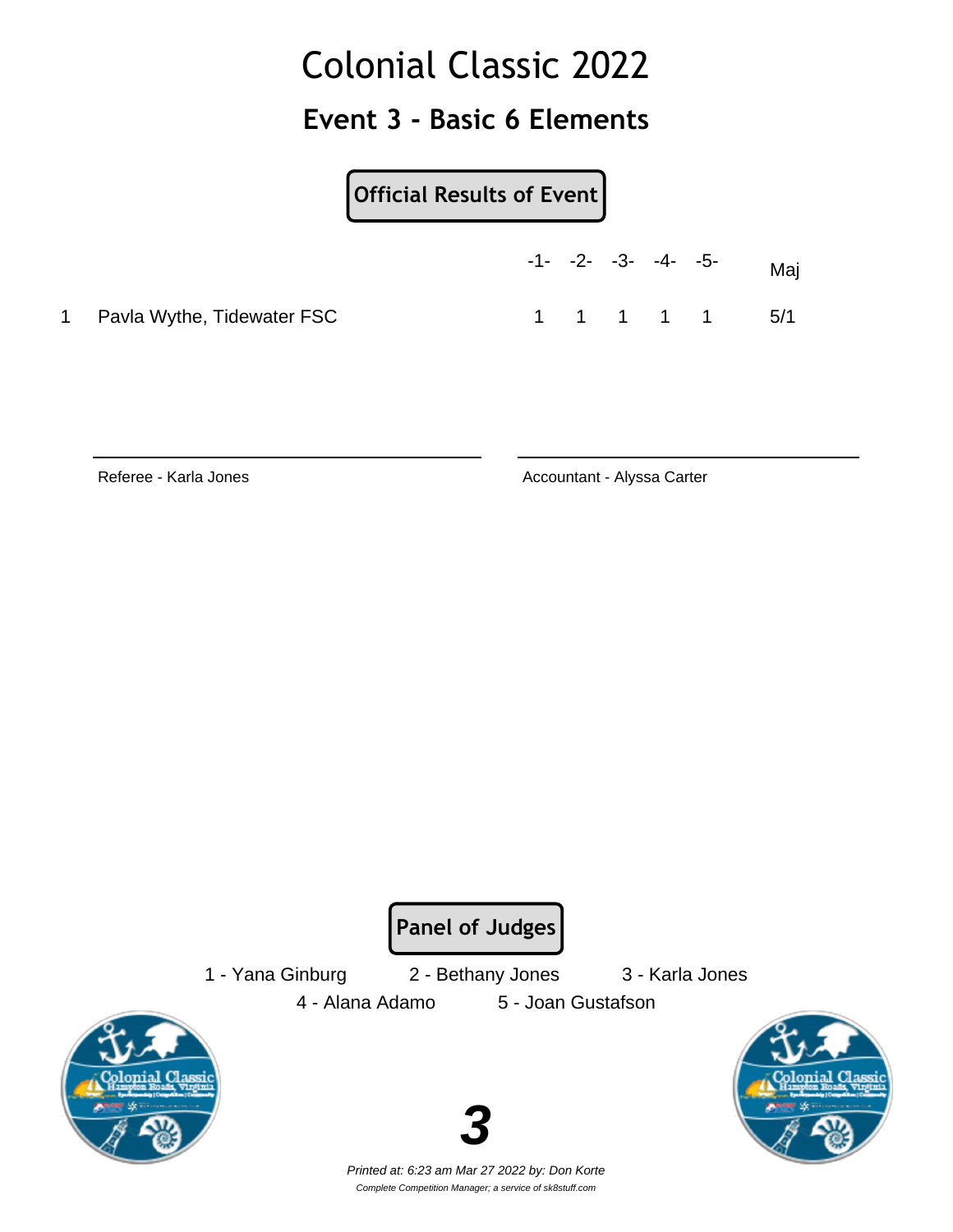## Colonial Classic 2022 **Event 4 - Free Skate 1 Compulsory Moves**

#### **Official Results of Event**

|              |                                            |  | $-1 - -2 - -3 - -4 - -5$ |           | Maj           |
|--------------|--------------------------------------------|--|--------------------------|-----------|---------------|
| $\mathbf{1}$ | Mya Reynolds, Tidewater FSC                |  |                          |           | 1 1 1 2 2 3/1 |
| $\mathbf{2}$ | Jordan Thurston, Tidewater Skating Academy |  |                          |           | 2 2 2 1 1 5/2 |
| 3            | Kayla Wilson, Tidewater FSC                |  |                          | 3 3 3 3 3 | 5/3           |

Referee - Joelle Stephens **Accountant - Alyssa Carter** Accountant - Alyssa Carter

**Panel of Judges**

1 - Joelle Stephens 2 - Mary Sue Gidaro 3 - Henry Hartman 4 - Carlie Morton 5 - Silin Yi



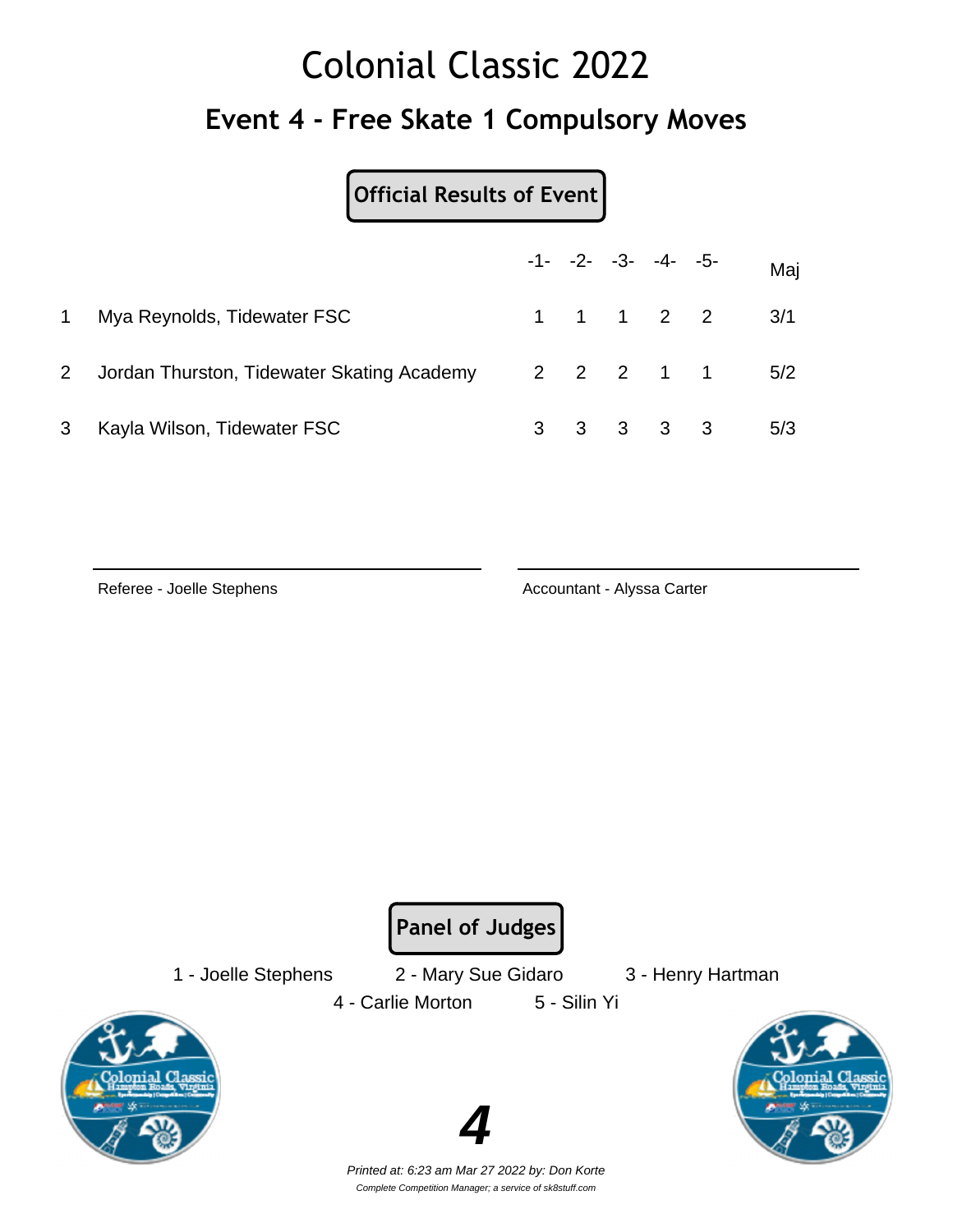#### **Event 5 - Excel Beginner Compulsory Moves**

#### **Official Results of Event**

|                |                                |  | $-1 - -2 - -3 - -4 - -5$ | Maj                       |
|----------------|--------------------------------|--|--------------------------|---------------------------|
|                | 1 Lily Webb, Tidewater FSC     |  |                          | 2 1 1 1 2 3/1             |
|                | 2 Lyra Gurioli, Tidewater FSC  |  |                          | $1 \t2 \t2 \t2 \t1 \t5/2$ |
| 3 <sup>1</sup> | Nika Iziumskaya, Tidewater FSC |  | $3 \t3 \t3 \t3 \t3$      | 5/3                       |

Referee - Karla Jones **Accountant - Alyssa Carter** Accountant - Alyssa Carter

**Panel of Judges**

1 - Yana Ginburg 2 - Bethany Jones 3 - Karla Jones



4 - Alana Adamo 5 - Joan Gustafson





Printed at: 6:23 am Mar 27 2022 by: Don Korte Complete Competition Manager; a service of sk8stuff.com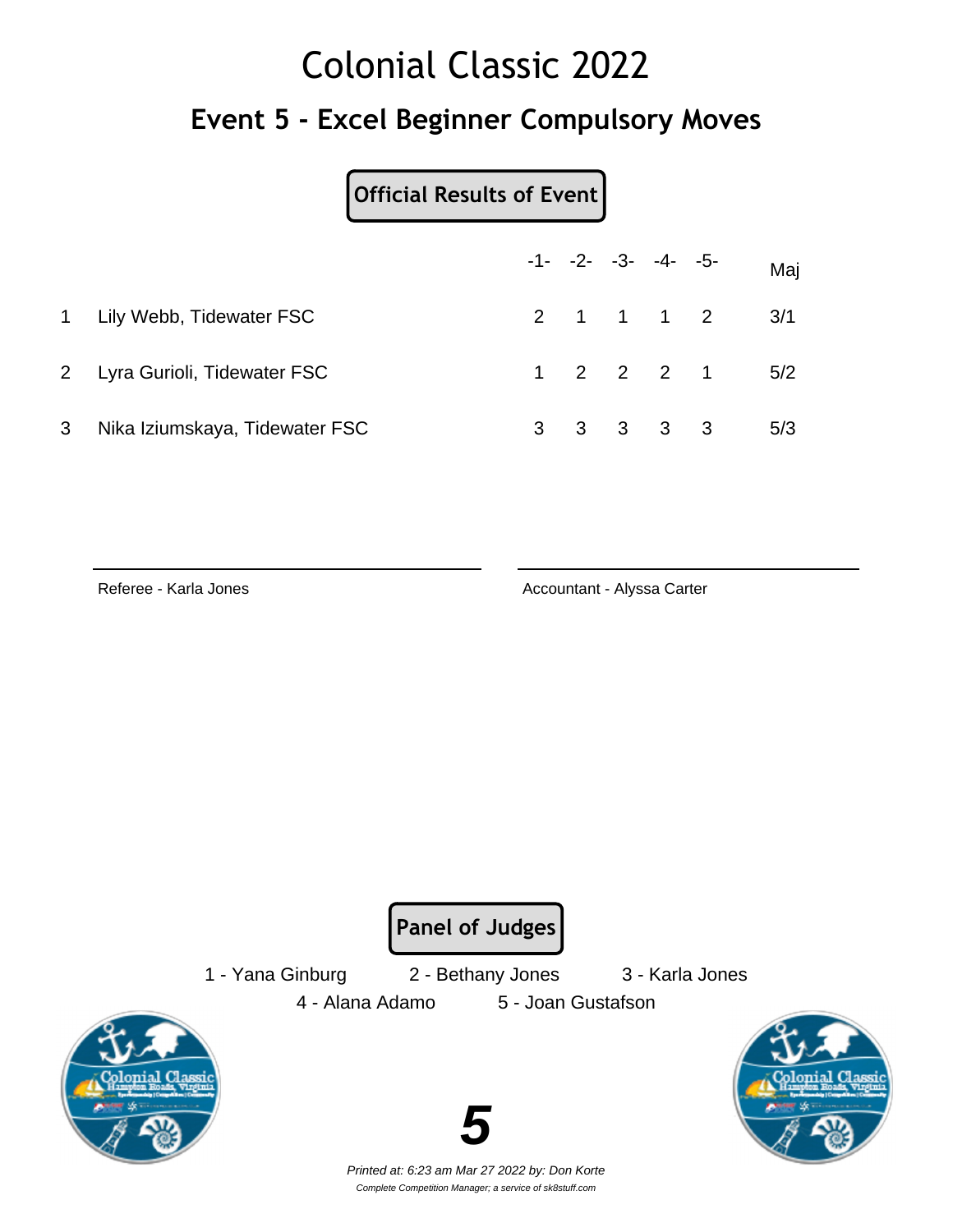#### **Event 6 - Excel Preliminary Compulsory Moves**

**Official Results of Event**

|                              | $-1$ - $-2$ - $-3$ - $-4$ - $-5$ - |  |           | Maj |
|------------------------------|------------------------------------|--|-----------|-----|
| 1 Sofia Wythe, Tidewater FSC |                                    |  | 1 1 1 1 1 | 5/1 |

Referee - Joelle Stephens **Accountant - Alyssa Carter** 

**Panel of Judges**

1 - Joelle Stephens 2 - Mary Sue Gidaro 3 - Henry Hartman 4 - Carlie Morton 5 - Silin Yi





Printed at: 6:23 am Mar 27 2022 by: Don Korte Complete Competition Manager; a service of sk8stuff.com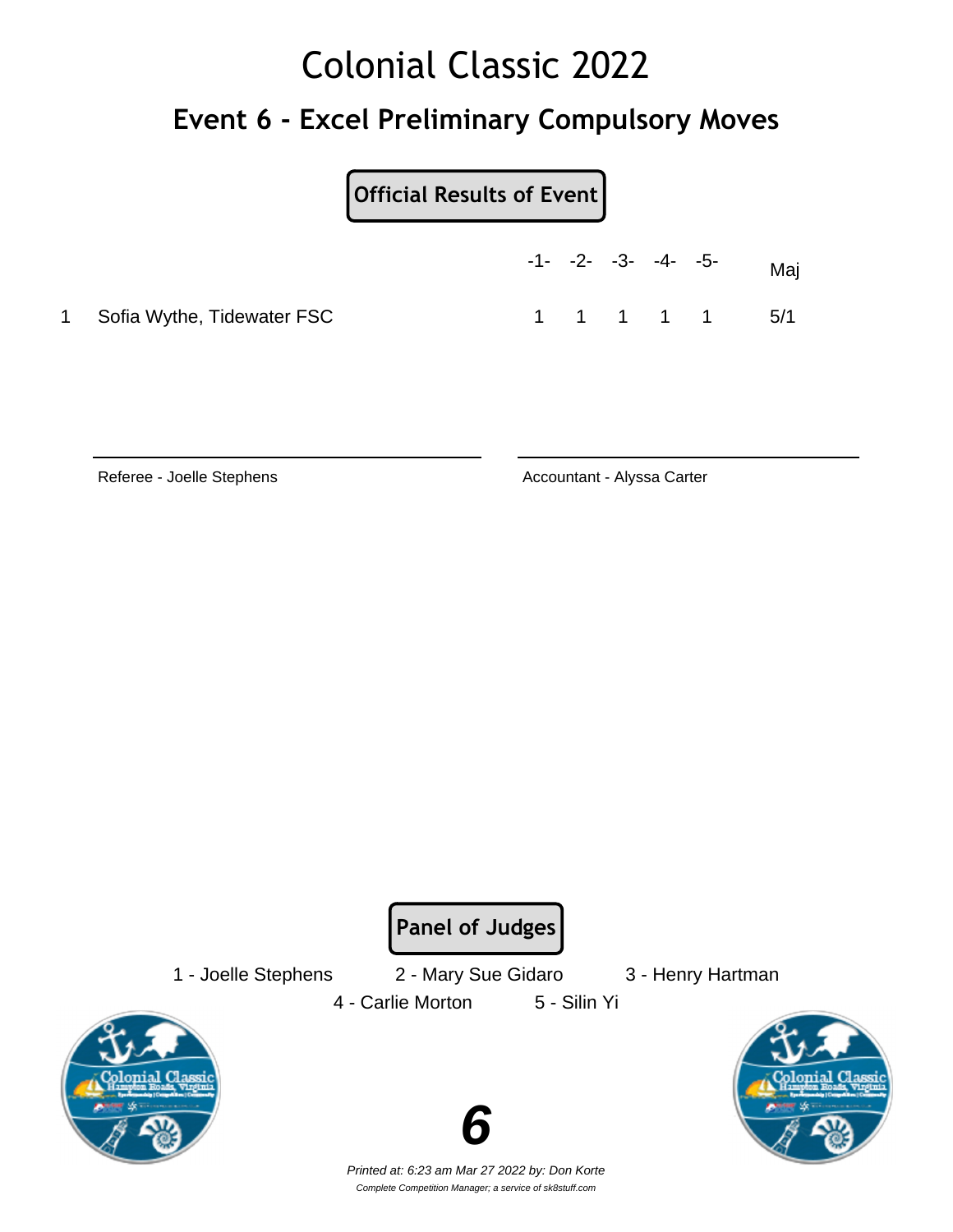#### **Event 7 - Adult 5 FS**

#### **Official Results of Event**

|                               |  | $-1$ - $-2$ - $-3$ - $-4$ - $-5$ - |  | Maj           |
|-------------------------------|--|------------------------------------|--|---------------|
| 1 Christin Foy, Tidewater FSC |  |                                    |  | 1 1 1 1 1 5/1 |

Referee - Joelle Stephens **Accountant - Alyssa Carter** 

**Panel of Judges**

1 - Joelle Stephens 2 - Karla Jones 3 - Janice Wallace

4 - Sasha Oxley 5 - Alana Adamo





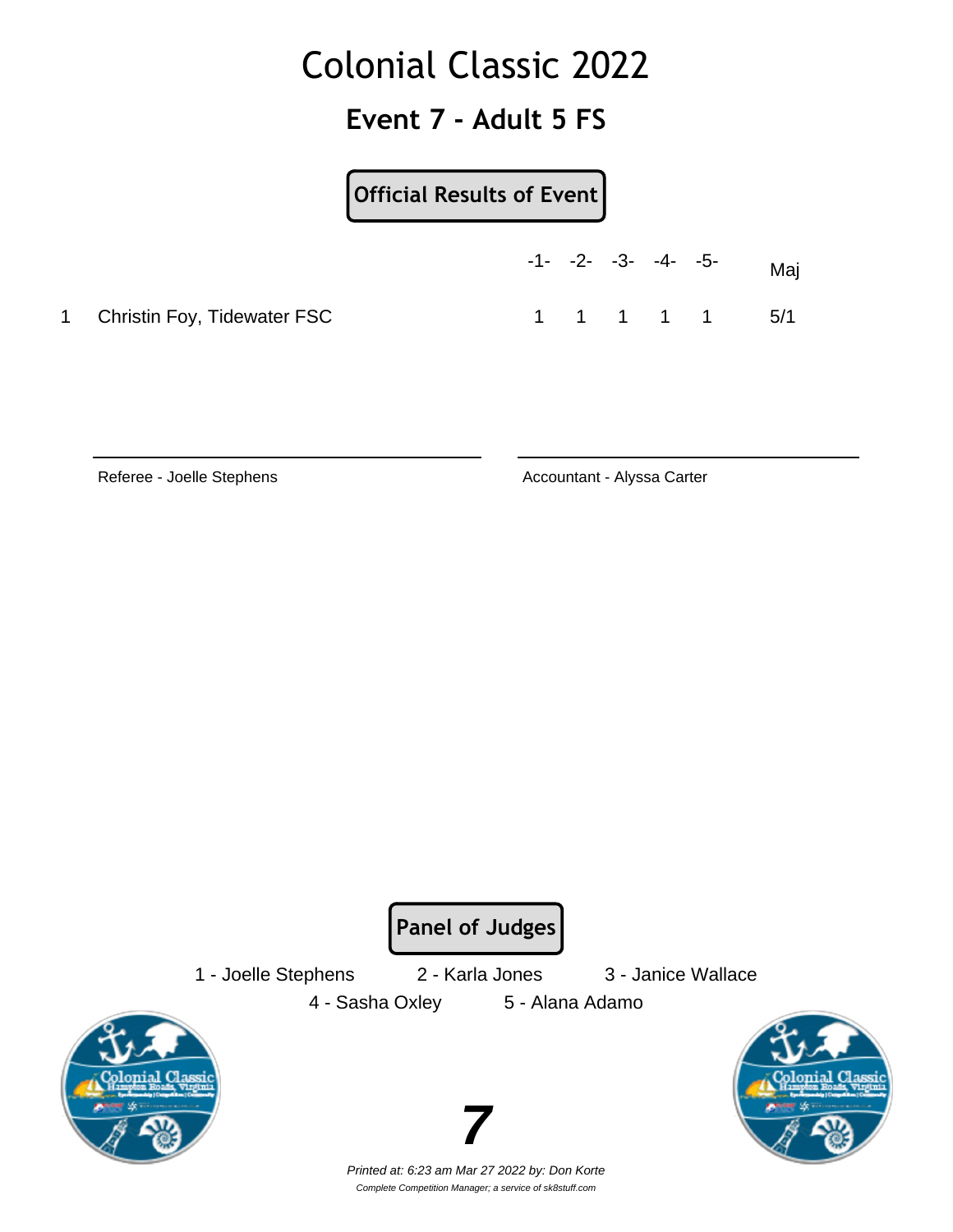#### **Event 8 - Adult Beginner FS**

**Official Results of Event**

|                             | $-1$ - $-2$ - $-3$ - $-4$ - $-5$ - |  |  | Maj |
|-----------------------------|------------------------------------|--|--|-----|
| Michael Dunn, Tidewater FSC | 1 1 1 1 1                          |  |  | 5/1 |

Referee - Joelle Stephens **Accountant - Alyssa Carter** 

**Panel of Judges**

1 - Joelle Stephens 2 - Karla Jones 3 - Janice Wallace

4 - Sasha Oxley 5 - Alana Adamo





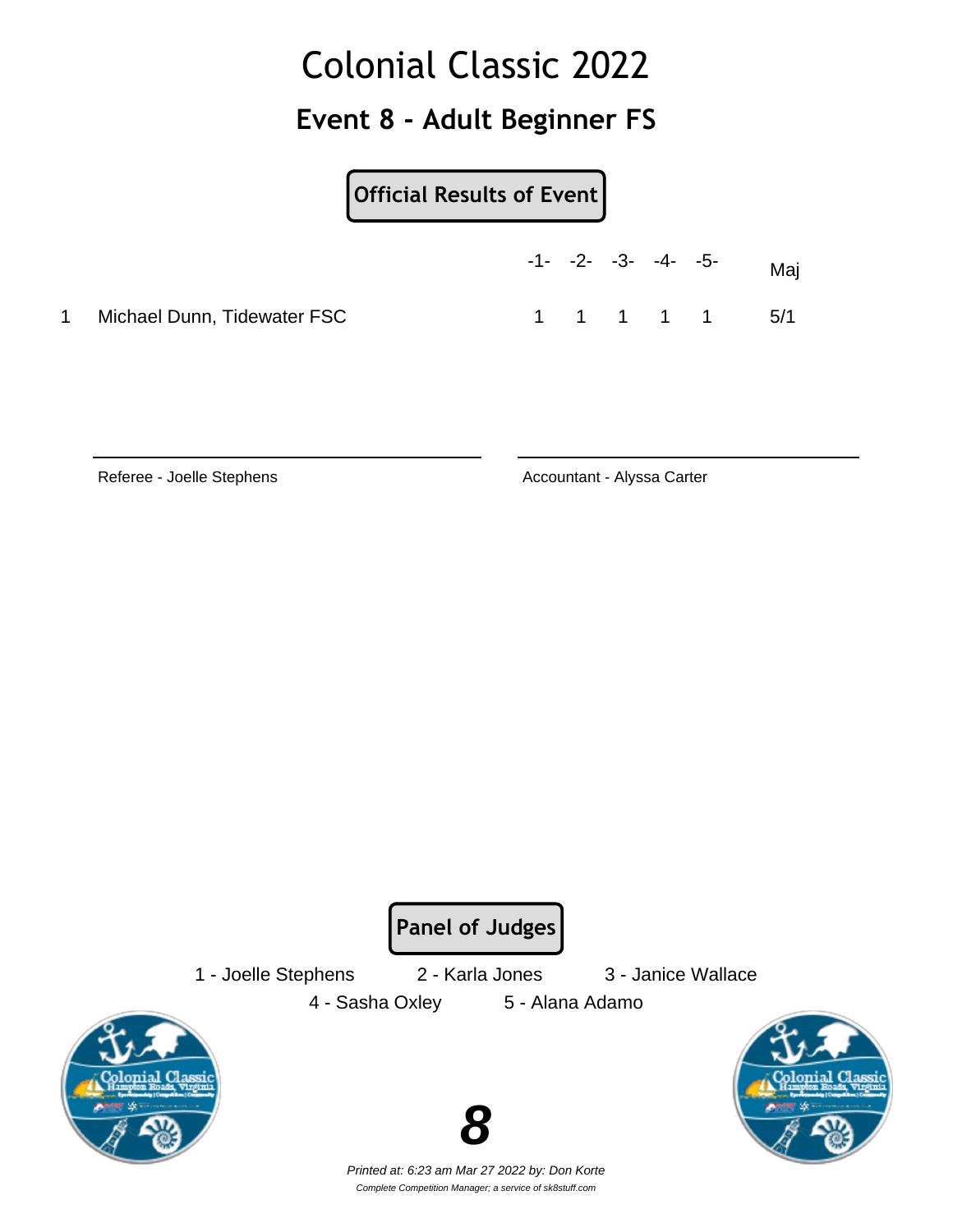#### **Event 9 - Adult High Beginner FS**

**Official Results of Event**

|                               | $-1$ - $-2$ - $-3$ - $-4$ - $-5$ - |  |           | Mai |
|-------------------------------|------------------------------------|--|-----------|-----|
| 1 Amanda Price, Tidewater FSC |                                    |  | 1 1 1 1 1 | 5/1 |

Referee - Joelle Stephens **Accountant - Alyssa Carter** 

**Panel of Judges**

4 - Sasha Oxley 5 - Alana Adamo

1 - Joelle Stephens 2 - Karla Jones 3 - Janice Wallace





Printed at: 6:23 am Mar 27 2022 by: Don Korte Complete Competition Manager; a service of sk8stuff.com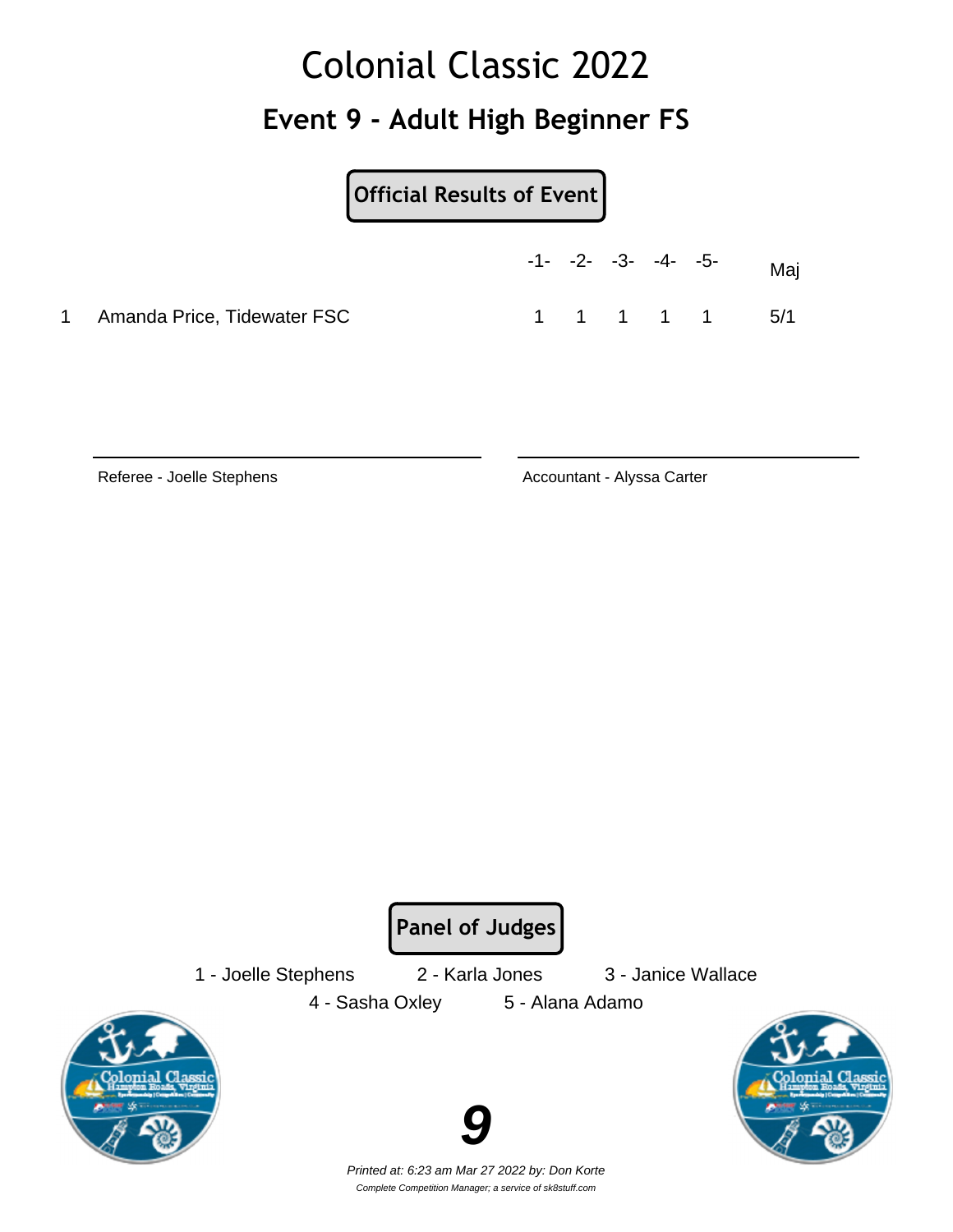### Colonial Classic 2022 **Event 10 - Adult Bronze Dramatic Ent**

**Official Results of Event**

|   |                             | $-1$ - $-2$ - $-3$ - $-4$ - $-5$ - |           |  | Mai |
|---|-----------------------------|------------------------------------|-----------|--|-----|
| 1 | Natalie Bare, Tidewater FSC |                                    | 1 1 1 1 1 |  | 5/1 |

Referee - Joelle Stephens **Accountant - Alyssa Carter** 

**Panel of Judges**

1 - Joelle Stephens 2 - Karla Jones 3 - Janice Wallace

4 - Sasha Oxley 5 - Alana Adamo





Printed at: 6:23 am Mar 27 2022 by: Don Korte Complete Competition Manager; a service of sk8stuff.com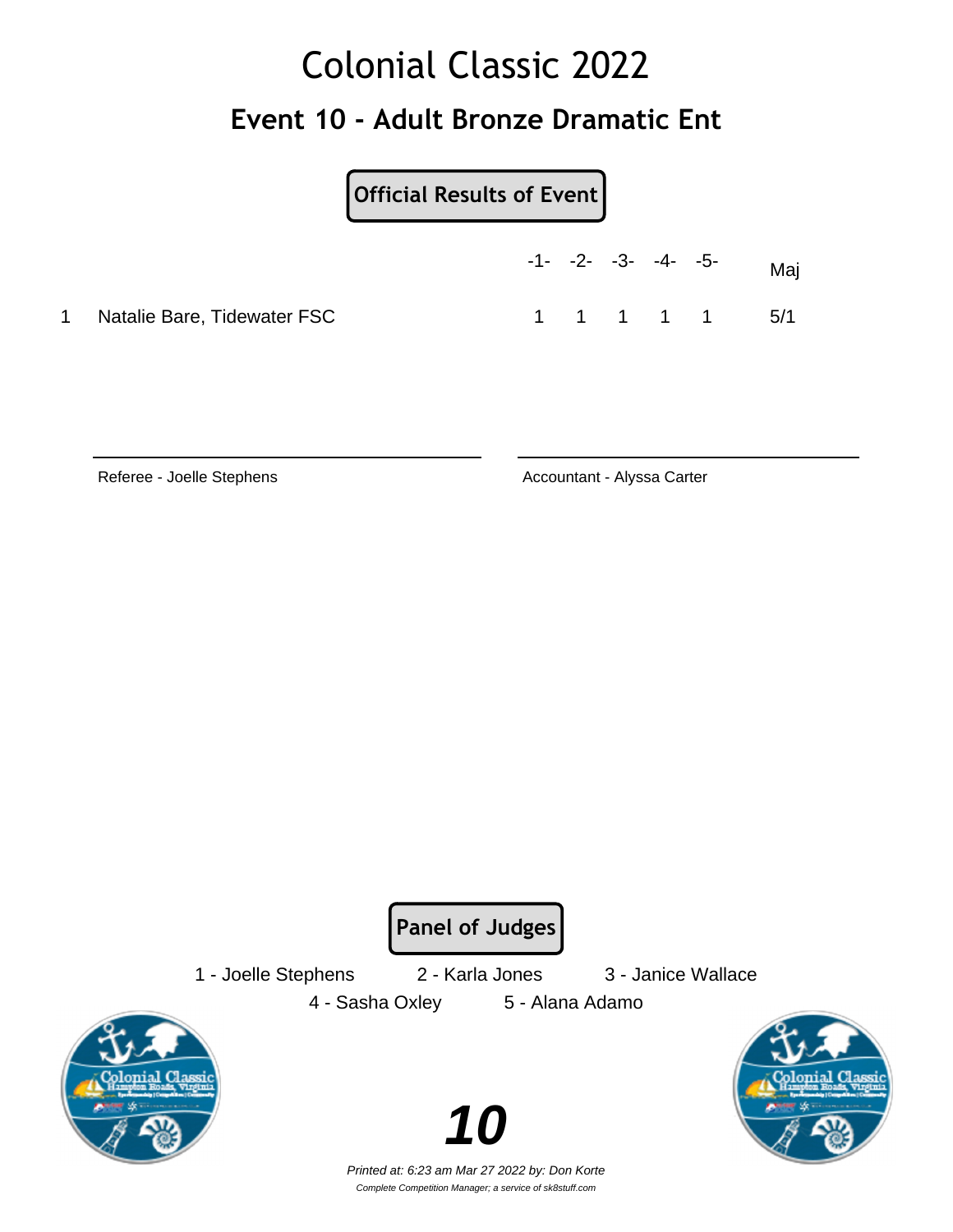#### **Event 11 - Basic 1 Program**

#### **Official Results of Event**

|                                                         |  | $-1$ - $-2$ - $-3$ - $-4$ - $-5$ - | Maj  |
|---------------------------------------------------------|--|------------------------------------|------|
| Aubrie Blair, Hampton Roads Skating Academy 1 1 1 1 1 1 |  |                                    | -5/1 |

Referee - Jill Stewart **Accountant - Amanda Price Referee - Jill Stewart** 

**Panel of Judges**

1 - Jill Stewart 2 - Mary Sue Gidaro 3 - Autumn Williams



4 - Joan Gustafson 5 - Kailee Kujawski



Printed at: 6:23 am Mar 27 2022 by: Don Korte Complete Competition Manager; a service of sk8stuff.com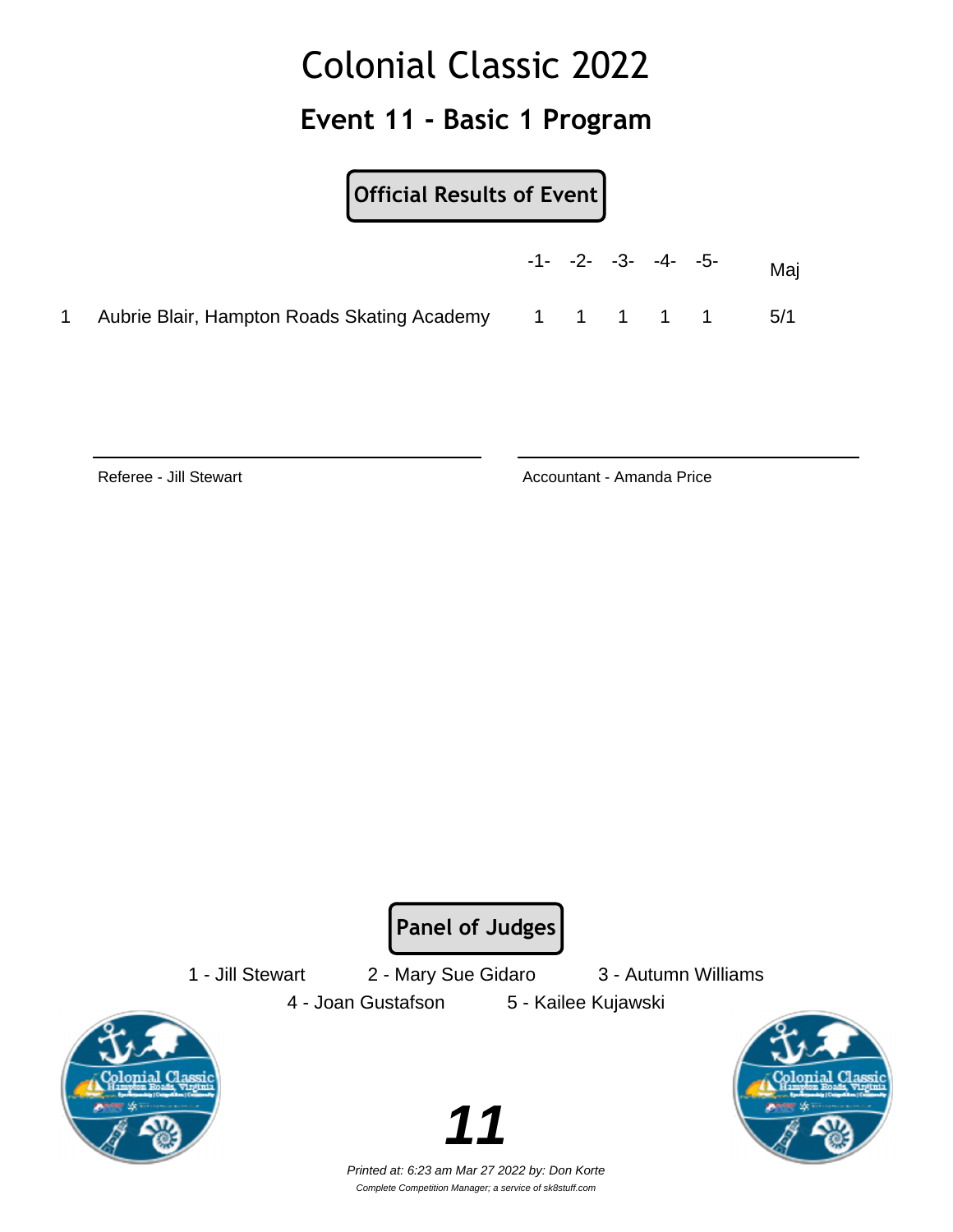#### **Event 12 - Basic 2 Program**

#### **Official Results of Event**

|                                           |  | $-1 - -2 - -3 - -4 - -5$ |           | Maj           |
|-------------------------------------------|--|--------------------------|-----------|---------------|
| Meah Kral, Hampton Roads SA               |  |                          |           | 1 1 1 1 1 5/1 |
| 2 Bria Lindsay, Tidewater Skating Academy |  |                          | 2 2 2 2 2 | 5/2           |

Referee - Jill Stewart **Accountant - Referee - Jill Stewart** 

**Panel of Judges**

1 - Jill Stewart 2 - Mary Sue Gidaro 3 - Autumn Williams



4 - Joan Gustafson 5 - Kailee Kujawski



Printed at: 6:23 am Mar 27 2022 by: Don Korte Complete Competition Manager; a service of sk8stuff.com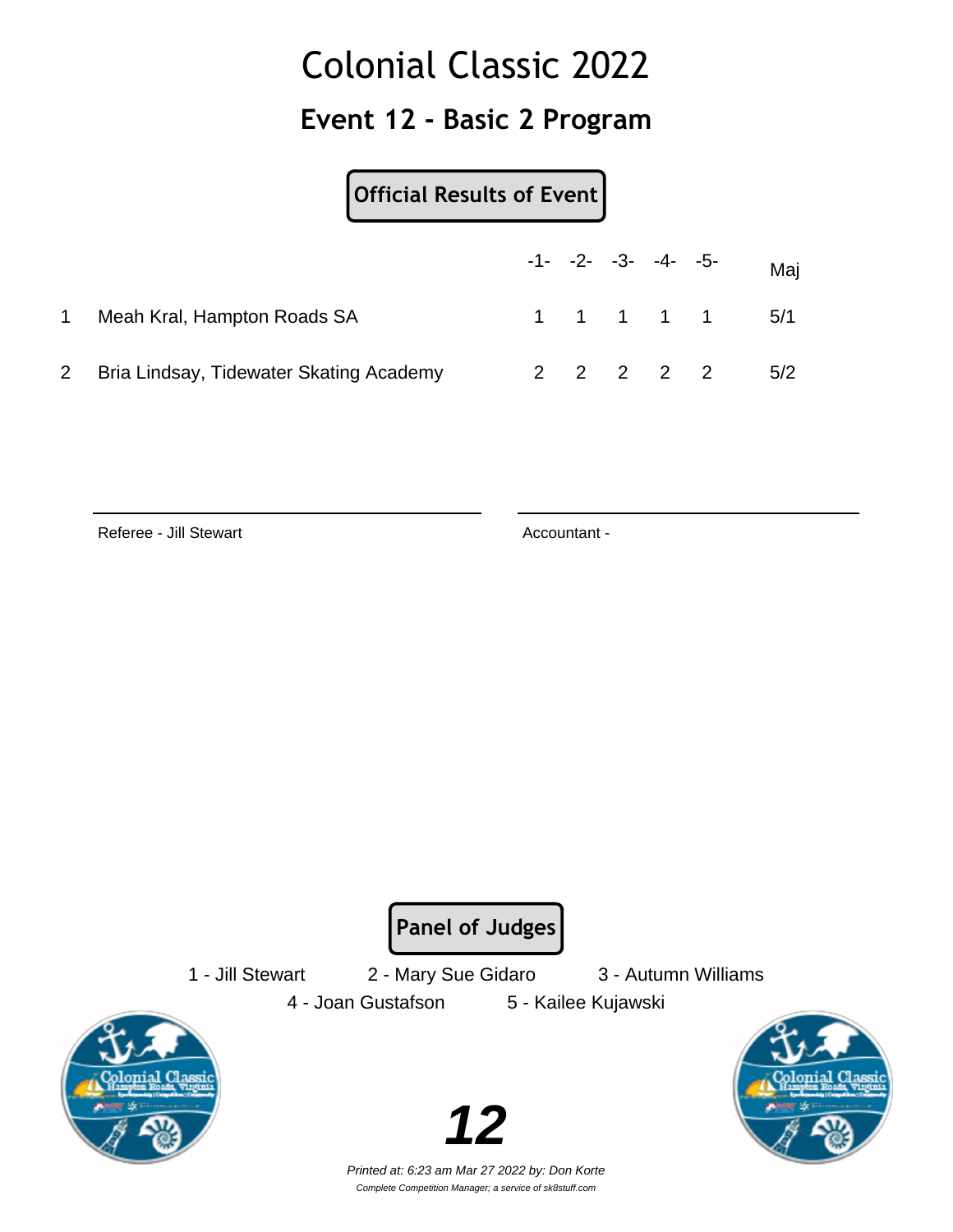**Event 13 - Basic 3 Program**

**Official Results of Event**

|                                                            |  | $-1$ - $-2$ - $-3$ - $-4$ - $-5$ - | Maj |
|------------------------------------------------------------|--|------------------------------------|-----|
| 1 Zoe Jefferson, Hampton Roads Skating Academy 1 1 1 1 1 1 |  |                                    | 5/1 |

Referee - Jill Stewart **Accountant - Referee - Jill Stewart** 

**Panel of Judges**

1 - Jill Stewart 2 - Mary Sue Gidaro 3 - Autumn Williams



4 - Joan Gustafson 5 - Kailee Kujawski



Printed at: 6:23 am Mar 27 2022 by: Don Korte Complete Competition Manager; a service of sk8stuff.com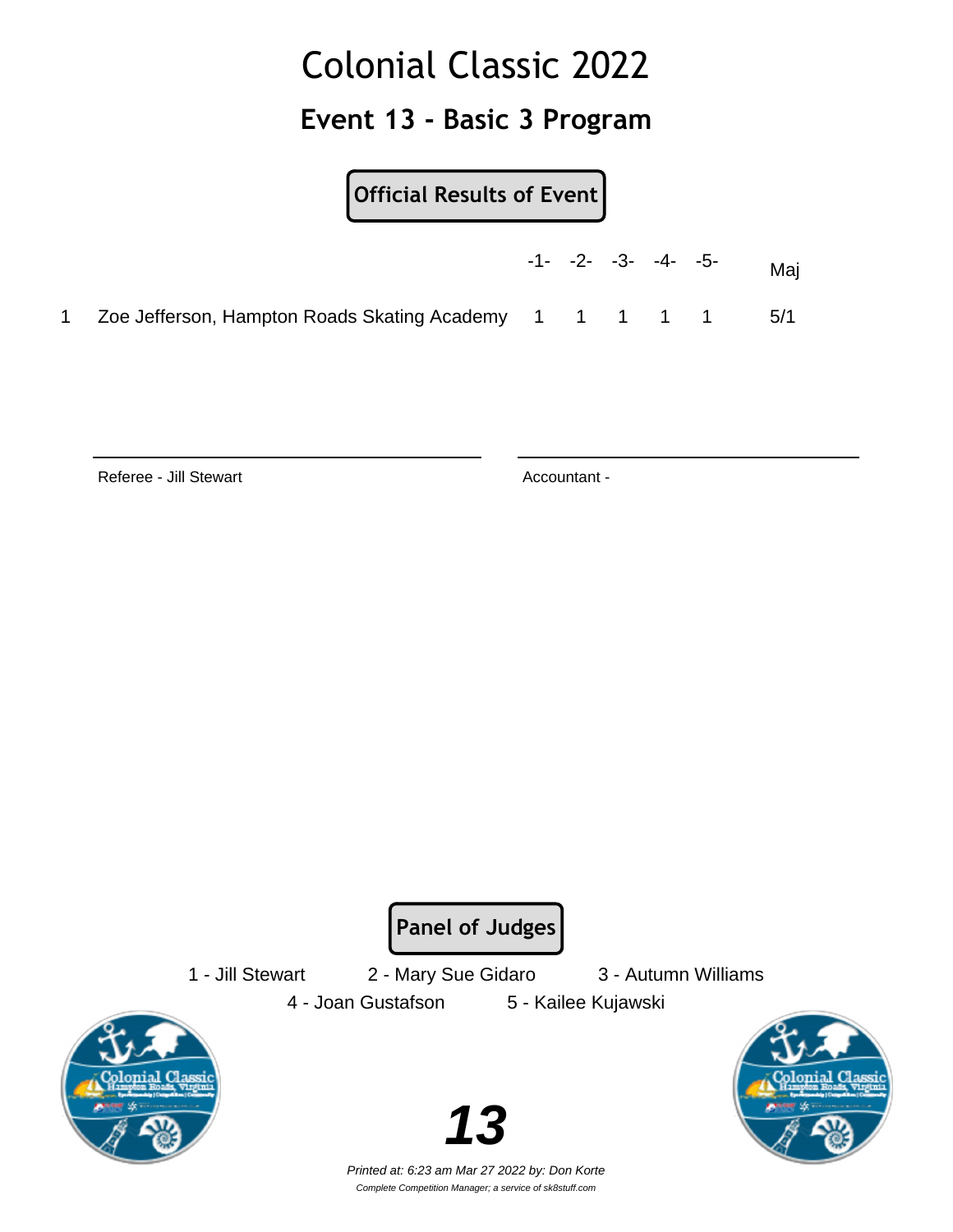## Colonial Classic 2022 **Event 14 - Basic 4 Program Grp A**

**Official Results of Event**

|              |                                                         |  | $-1 - -2 - -3 - -4 - -5$ | Maj             |
|--------------|---------------------------------------------------------|--|--------------------------|-----------------|
| $\mathbf{1}$ | Nichole Du, Tidewater FSC                               |  |                          | 1 1 1 1 1 5/1   |
| $\mathbf{2}$ | Pruette Fulfer, Tidewater Skating Academy               |  |                          | $2$ 2 2 2 3 4/2 |
|              | Charlotte Reyes, Hampton Roads Skating Academ 3 3 3 3 2 |  |                          | 5/3             |

Referee - Jill Stewart **Accountant - Referee - Jill Stewart** 

**Panel of Judges**

1 - Jill Stewart 2 - Mary Sue Gidaro 3 - Autumn Williams







Printed at: 6:23 am Mar 27 2022 by: Don Korte Complete Competition Manager; a service of sk8stuff.com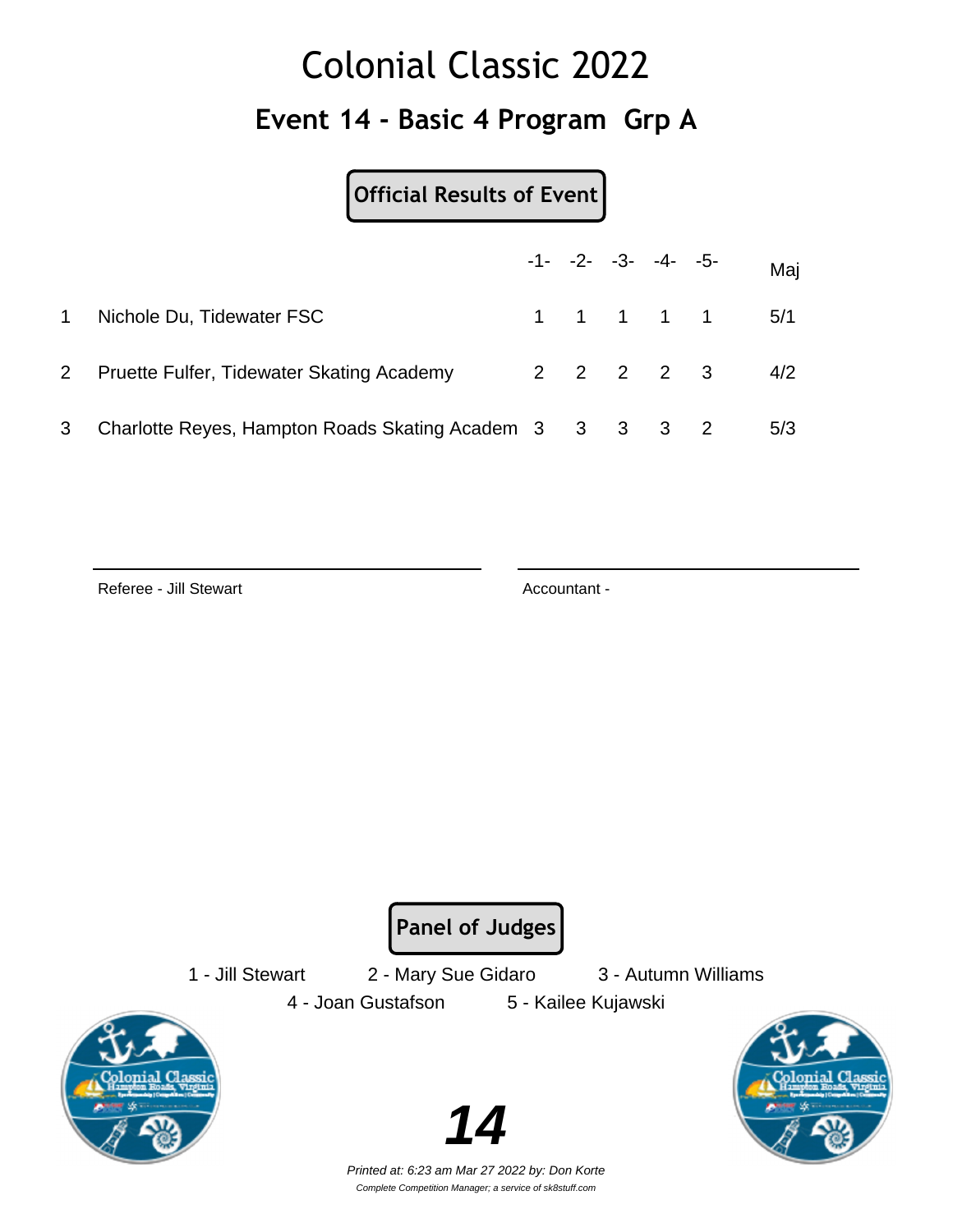## Colonial Classic 2022 **Event 15 - Basic 4 Program Grp B**

#### **Official Results of Event**

|                |                                         |   |  | $-1 - -2 - -3 - -4 - -5$ | Maj |
|----------------|-----------------------------------------|---|--|--------------------------|-----|
| $\mathbf 1$    | Anna Miranda, Tidewater Skating Academy |   |  | 1 1 1 1 1                | 5/1 |
| $2^{\circ}$    | Victoria Bell, Tidewater FSC            |   |  | 4 2 2 2 2                | 4/2 |
| 3 <sup>1</sup> | Alexis Colon, Hampton Roads IcePlex     |   |  | $2 \t3 \t4 \t3 \t3$      | 4/3 |
| 4              | Ella Orloff, Tidewater FSC              | 3 |  | 4   3   4   4            | 5/4 |

Referee - Jill Stewart **Accountant - Referee - Jill Stewart** 

**Panel of Judges**

1 - Jill Stewart 2 - Mary Sue Gidaro 3 - Autumn Williams 4 - Joan Gustafson 5 - Kailee Kujawski





Printed at: 6:23 am Mar 27 2022 by: Don Korte Complete Competition Manager; a service of sk8stuff.com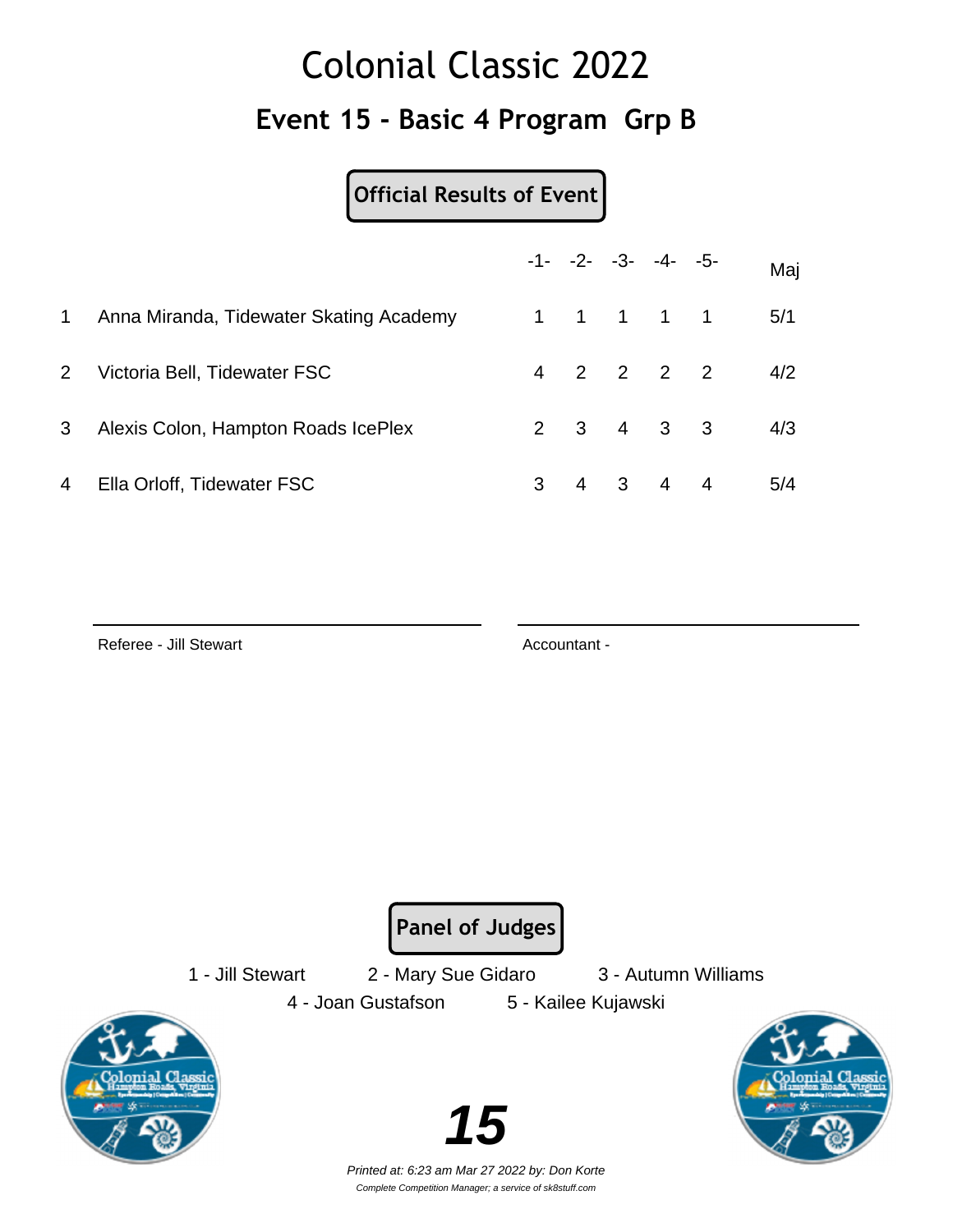## Colonial Classic 2022 **Event 16 - Basic 5 Program Grp A**

**Official Results of Event**

|                                              |  | $-1 - -2 - -3 - -4 - -5$ |           | Maj           |
|----------------------------------------------|--|--------------------------|-----------|---------------|
| 1 Landry Moffitt, Tidewater FSC              |  |                          |           | 2 2 1 1 1 3/1 |
| 2 Audrey Stawicki, Tidewater Skating Academy |  |                          | 1 1 2 2 2 | 5/2           |

Referee - Henry Hartman Accountant -

**Panel of Judges**

1 - Bethany Jones 2 - Mary Sue Gidaro 3 - Henry Hartman

4 - Angela Scarff 5 - Julia Reichelderfer





Printed at: 6:23 am Mar 27 2022 by: Don Korte Complete Competition Manager; a service of sk8stuff.com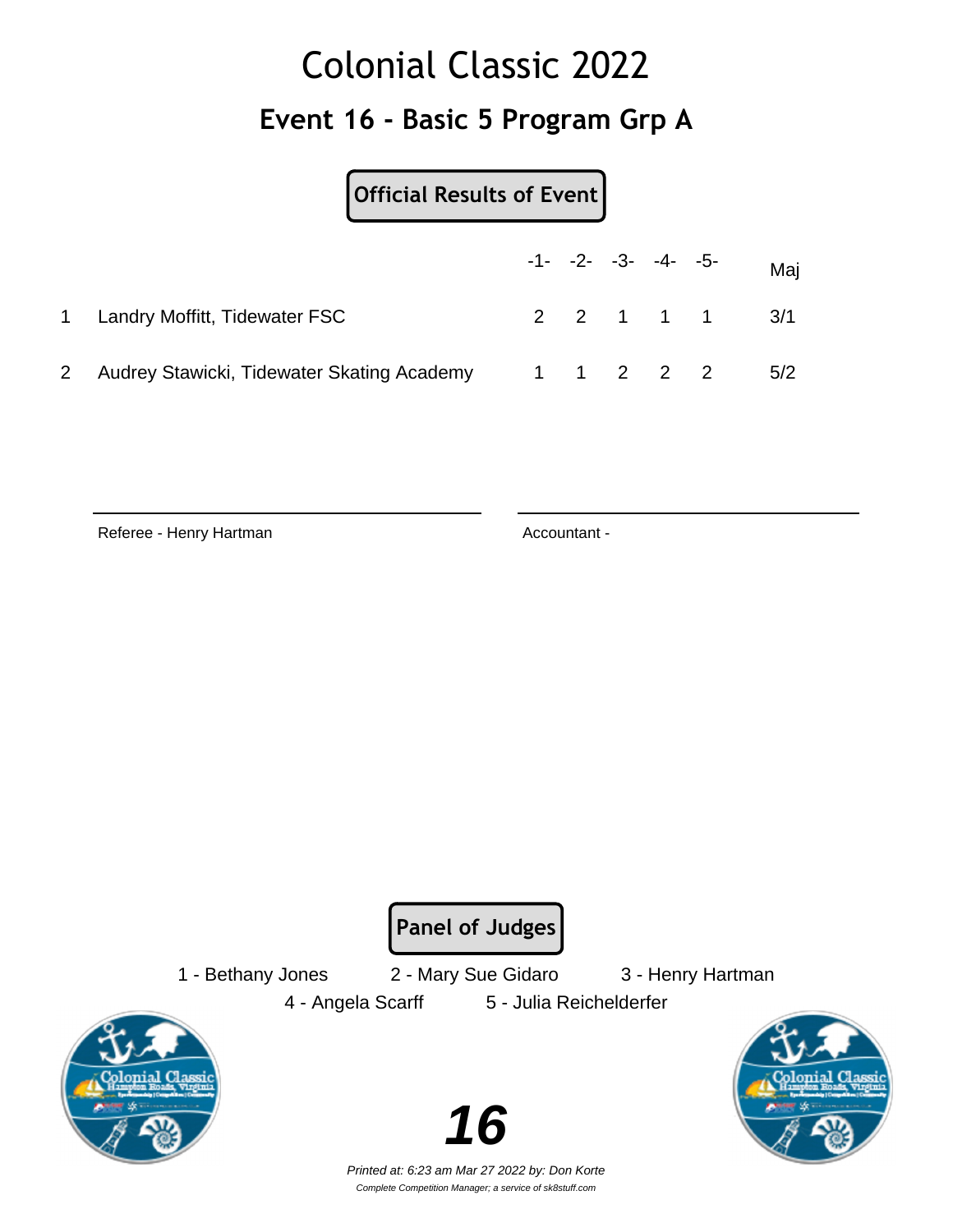## Colonial Classic 2022 **Event 17 - Basic 5 Program Grp B**

#### **Official Results of Event**

|                |                                                       |  | $-1 - -2 - -3 - -4 - -5$ |           | Maj |
|----------------|-------------------------------------------------------|--|--------------------------|-----------|-----|
| $\mathbf 1$    | Kaylynn Crawford, Tidewater Skating Academy 1 1 1 3 1 |  |                          |           | 4/1 |
| 2 <sup>1</sup> | Savannah Wilhite, Tidewater Skating Academy           |  |                          | 2 2 1 2 1 | 5/2 |
| 3              | Carmen Calhoun, Tidewater Skating Academy             |  | 3 3 1 1 3                |           | 5/3 |

Referee - Henry Hartman Accountant -

**Panel of Judges**

1 - Bethany Jones 2 - Mary Sue Gidaro 3 - Henry Hartman

4 - Angela Scarff 5 - Julia Reichelderfer

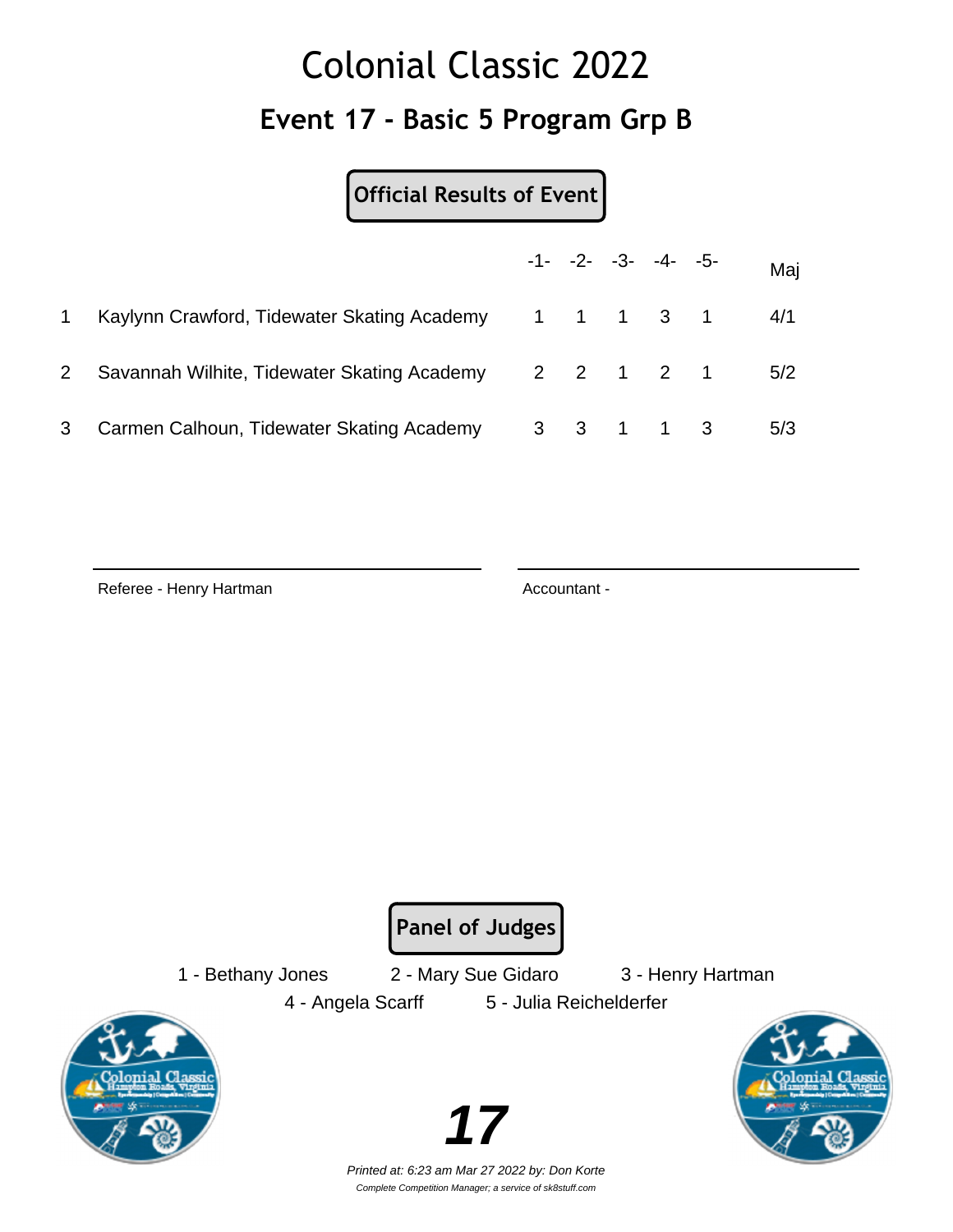## Colonial Classic 2022 **Event 18 - Basic 6 Program Grp A**

**Official Results of Event**

|              |                                                            |  | $-1 - -2 - -3 - -4 - -5$ | Maj           |
|--------------|------------------------------------------------------------|--|--------------------------|---------------|
| $\mathbf{1}$ | Pavla Wythe, Tidewater FSC                                 |  |                          | 1 1 1 2 2 3/1 |
|              | 2 Harley Leavelle, Hampton Roads Skating Academy 2 2 2 1 1 |  |                          | 5/2           |

Referee - Henry Hartman Accountant -

**Panel of Judges**

1 - Bethany Jones 2 - Mary Sue Gidaro 3 - Henry Hartman 4 - Angela Scarff 5 - Julia Reichelderfer



Printed at: 6:23 am Mar 27 2022 by: Don Korte Complete Competition Manager; a service of sk8stuff.com

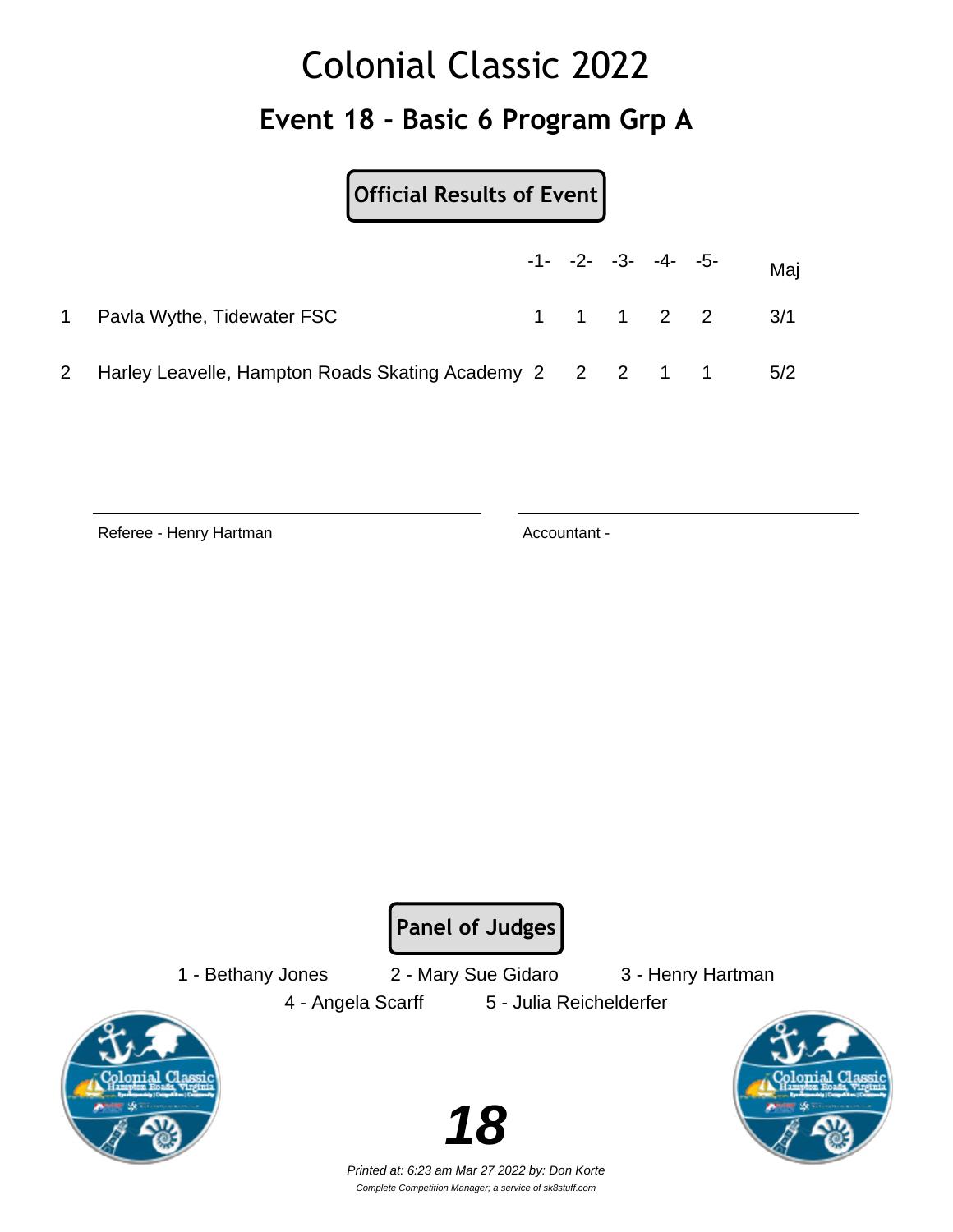## Colonial Classic 2022 **Event 19 - Basic 6 Program Grp B**

**Official Results of Event**

|              |                                                         |  | $-1 - -2 - -3 - -4 - -5$ |           | Maj                                           |
|--------------|---------------------------------------------------------|--|--------------------------|-----------|-----------------------------------------------|
| $\mathbf{1}$ | Anastasia Peek, Tidewater FSC                           |  |                          |           | $1 \quad 1 \quad 1 \quad 2 \quad 1 \quad 4/1$ |
| $\mathbf{2}$ | Rory Stein, Hampton Roads Skating Academy 2 3 2 1 2 4/2 |  |                          |           |                                               |
|              | 3 Lyla Garcia, Tidewater FSC                            |  |                          | 3 2 3 3 3 | 5/3                                           |

Referee - Henry Hartman Accountant -

**Panel of Judges**

1 - Bethany Jones 2 - Mary Sue Gidaro 3 - Henry Hartman

4 - Angela Scarff 5 - Julia Reichelderfer





Printed at: 6:23 am Mar 27 2022 by: Don Korte Complete Competition Manager; a service of sk8stuff.com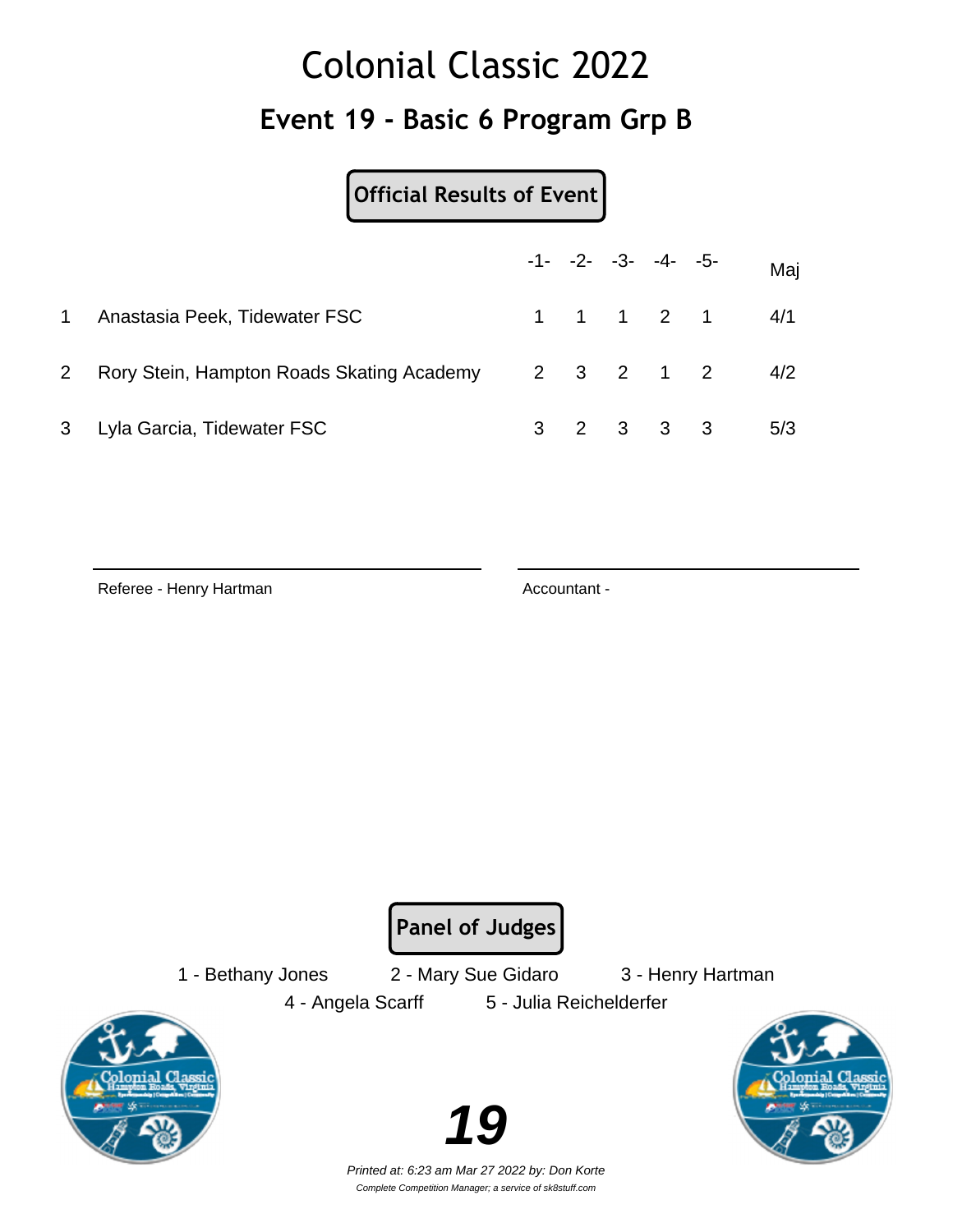## Colonial Classic 2022 **Event 20 - Mini Production Grp A**

#### **Official Results of Event**

|                                                             |  | $-1$ - $-2$ - $-3$ - $-4$ - $-5$ - | Mai   |
|-------------------------------------------------------------|--|------------------------------------|-------|
| 1 Cell Block 6 Team, Revolution Production Team 1 1 1 1 1 1 |  |                                    | - 5/1 |

Referee - Henry Hartman Accountant -

**Panel of Judges**

1 - Bethany Jones 2 - Mary Sue Gidaro 3 - Henry Hartman

4 - Angela Scarff 5 - Julia Reichelderfer

Printed at: 6:23 am Mar 27 2022 by: Don Korte Complete Competition Manager; a service of sk8stuff.com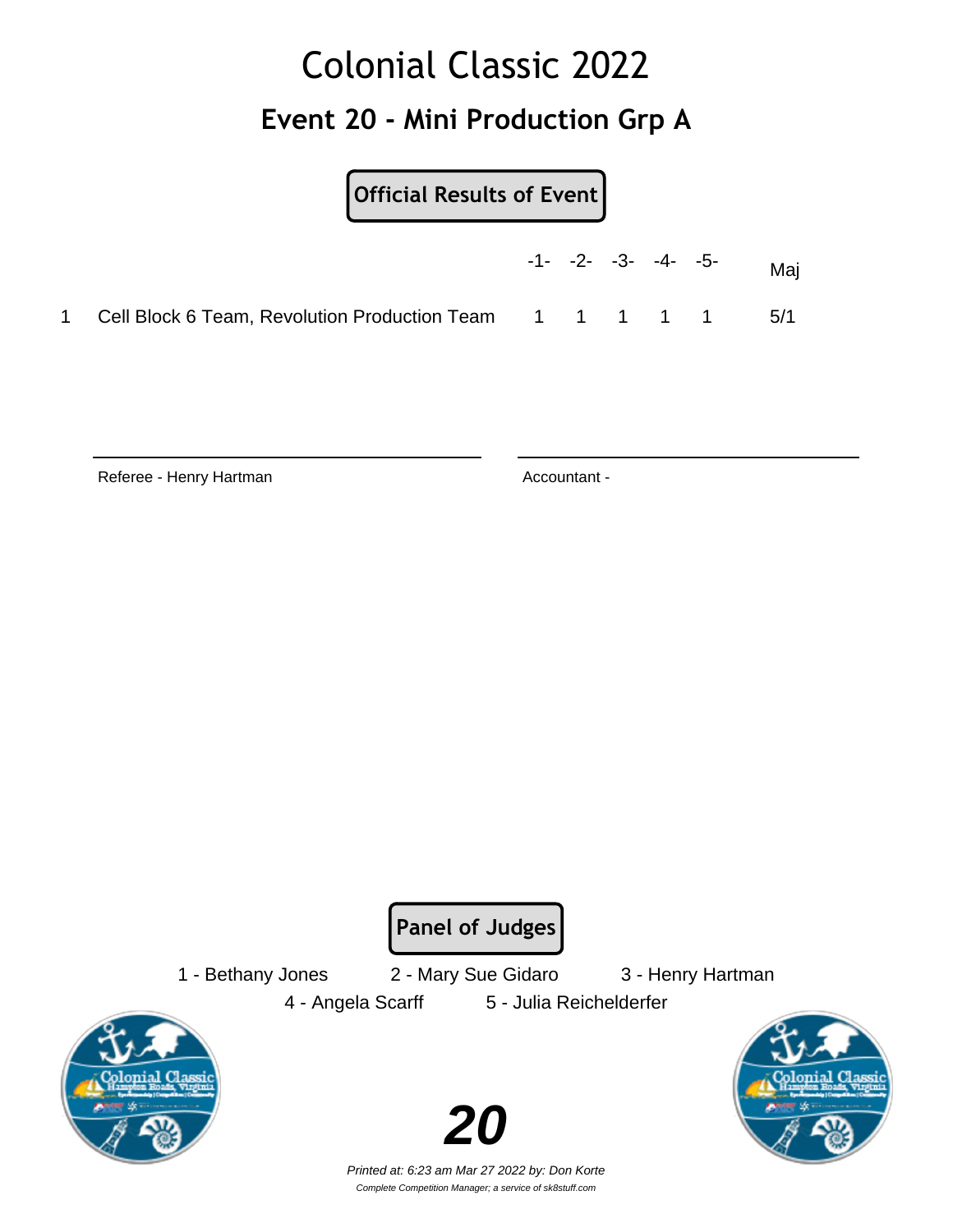## Colonial Classic 2022 **Event 21 - Pre Free Skate Program**

**Official Results of Event**

|                |                                                         |  | $-1 - -2 - -3 - -4 - -5$ | Maj           |
|----------------|---------------------------------------------------------|--|--------------------------|---------------|
| 1.             | Isabelle Izzo, Tidewater FSC                            |  |                          | 2 1 1 3 1 3/1 |
| 2 <sup>1</sup> | Kendra Stanley, Hampton Roads Skating Academy 1 3 2 2 2 |  |                          | 4/2           |
| 3              | Aarin Bender, Tidewater FSC                             |  | 3 2 3 1 3                | 5/3           |

Referee - Michelle Ouellette Accountant -

**Panel of Judges**

1 - Henry Hartman 2 - Michelle Ouellette 3 - Carlie Morton

4 - Colleen Mikolashek 5 - Angel Schofield



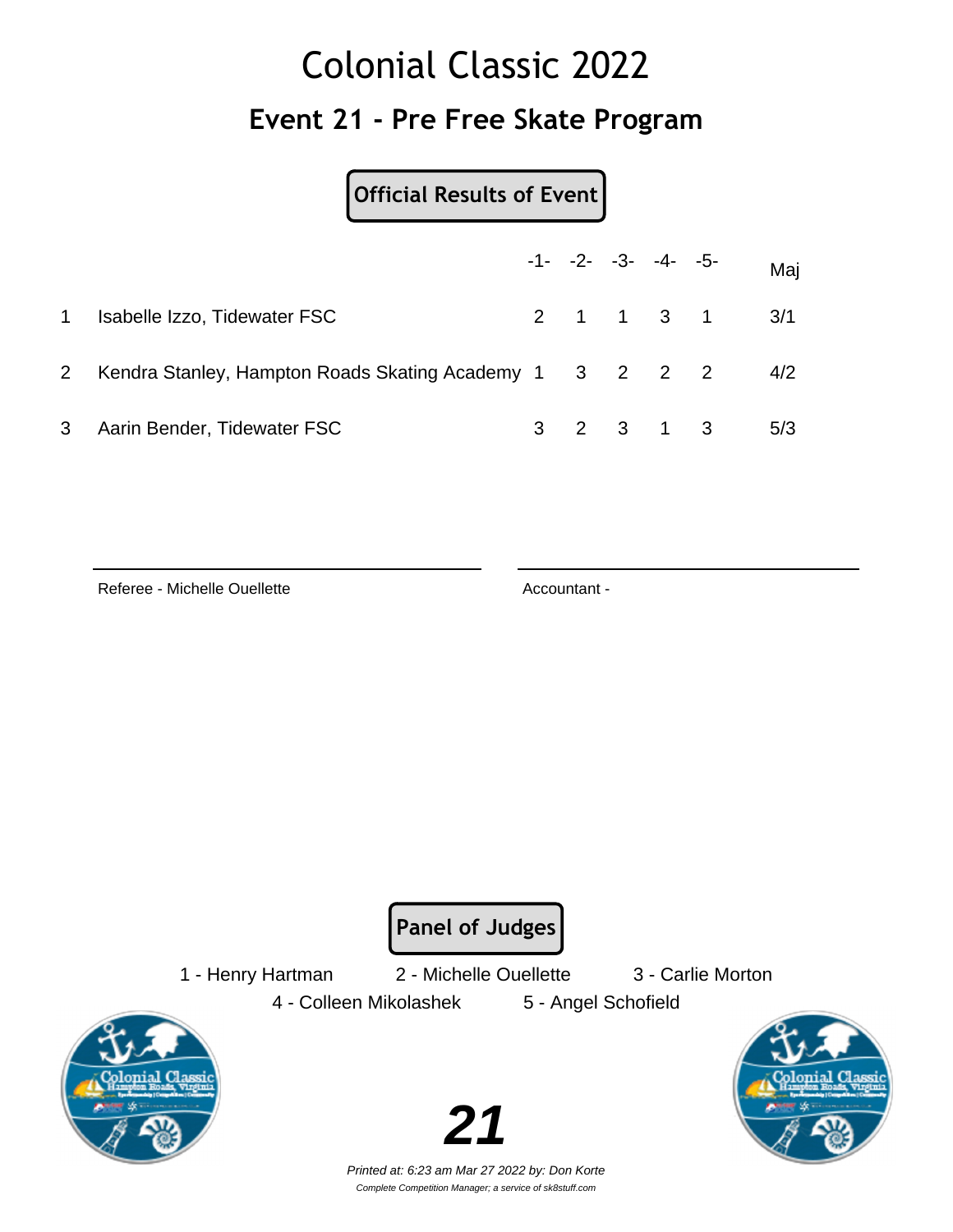## Colonial Classic 2022 **Event 22 - Free Skate 1 Program Grp A**

#### **Official Results of Event**

|                |                                            |  | $-1 - -2 - -3 - -4 - -5$ |           | Maj                       |
|----------------|--------------------------------------------|--|--------------------------|-----------|---------------------------|
| $\mathbf{1}$   | Jordan Thurston, Tidewater Skating Academy |  |                          |           | 1 2 1 1 3 3/1             |
| 2 <sup>1</sup> | Mya Reynolds, Tidewater FSC                |  |                          |           | $1 \t3 \t2 \t2 \t1 \t4/2$ |
| 3              | Kayla Wilson, Tidewater FSC                |  |                          | 3 1 3 3 2 | 5/3                       |

Referee - Michelle Ouellette Accountant -

**Panel of Judges**

1 - Henry Hartman 2 - Michelle Ouellette 3 - Carlie Morton

4 - Colleen Mikolashek 5 - Angel Schofield





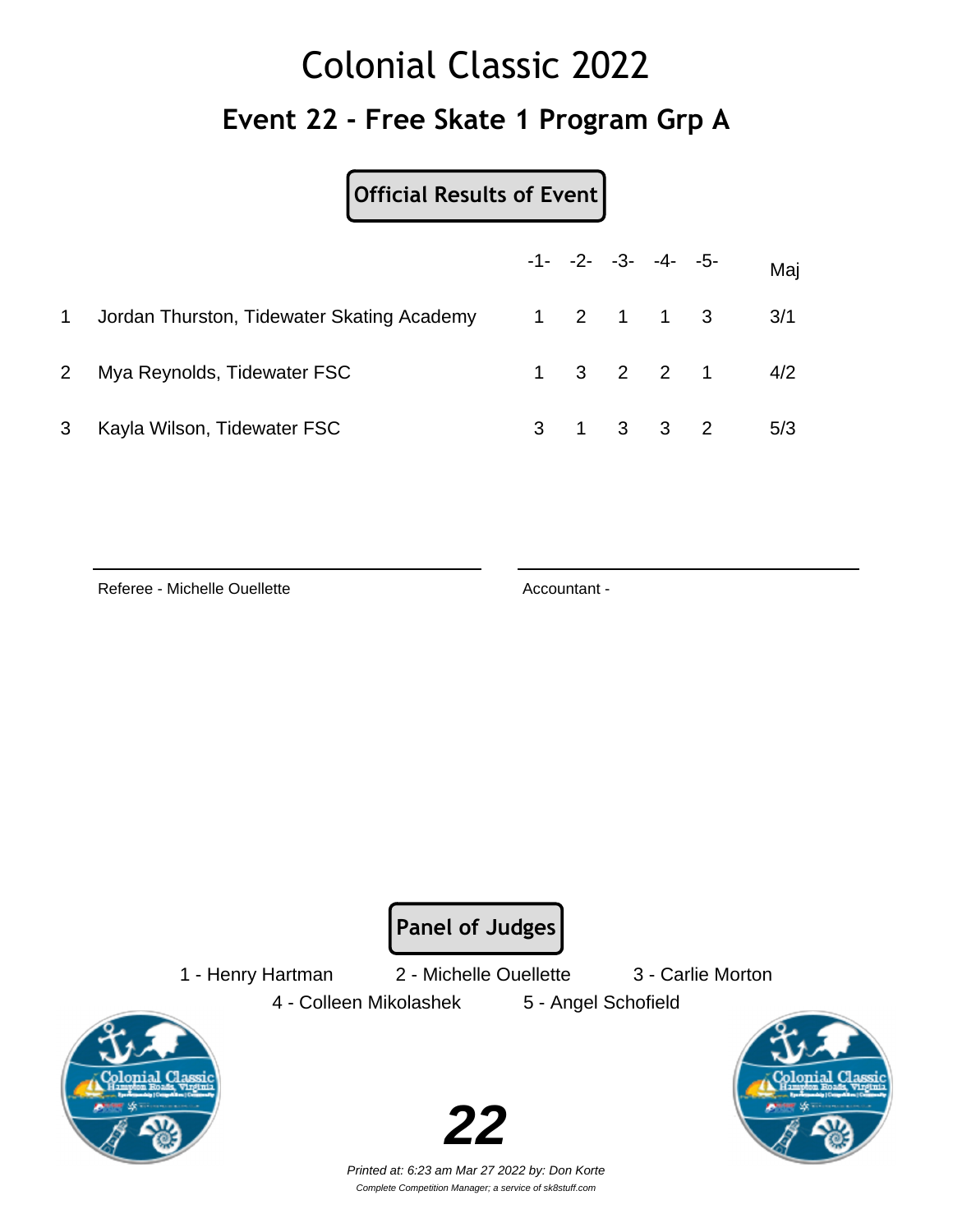## Colonial Classic 2022 **Event 23 - Free Skate 1 Program Grp B**

**Official Results of Event**

|                                                         |  | $-1 - -2 - -3 - -4 - -5$ |           | Maj |
|---------------------------------------------------------|--|--------------------------|-----------|-----|
| Sadie Graham, Hampton Roads Skating Academy 1 1 1 1 1 1 |  |                          |           | 5/1 |
| 2 Sophie Hill, Tidewater Skating Academy                |  |                          | 2 2 2 2 2 | 5/2 |

Referee - Michelle Ouellette Accountant -

**Panel of Judges**

1 - Henry Hartman 2 - Michelle Ouellette 3 - Carlie Morton 4 - Colleen Mikolashek 5 - Angel Schofield



**23**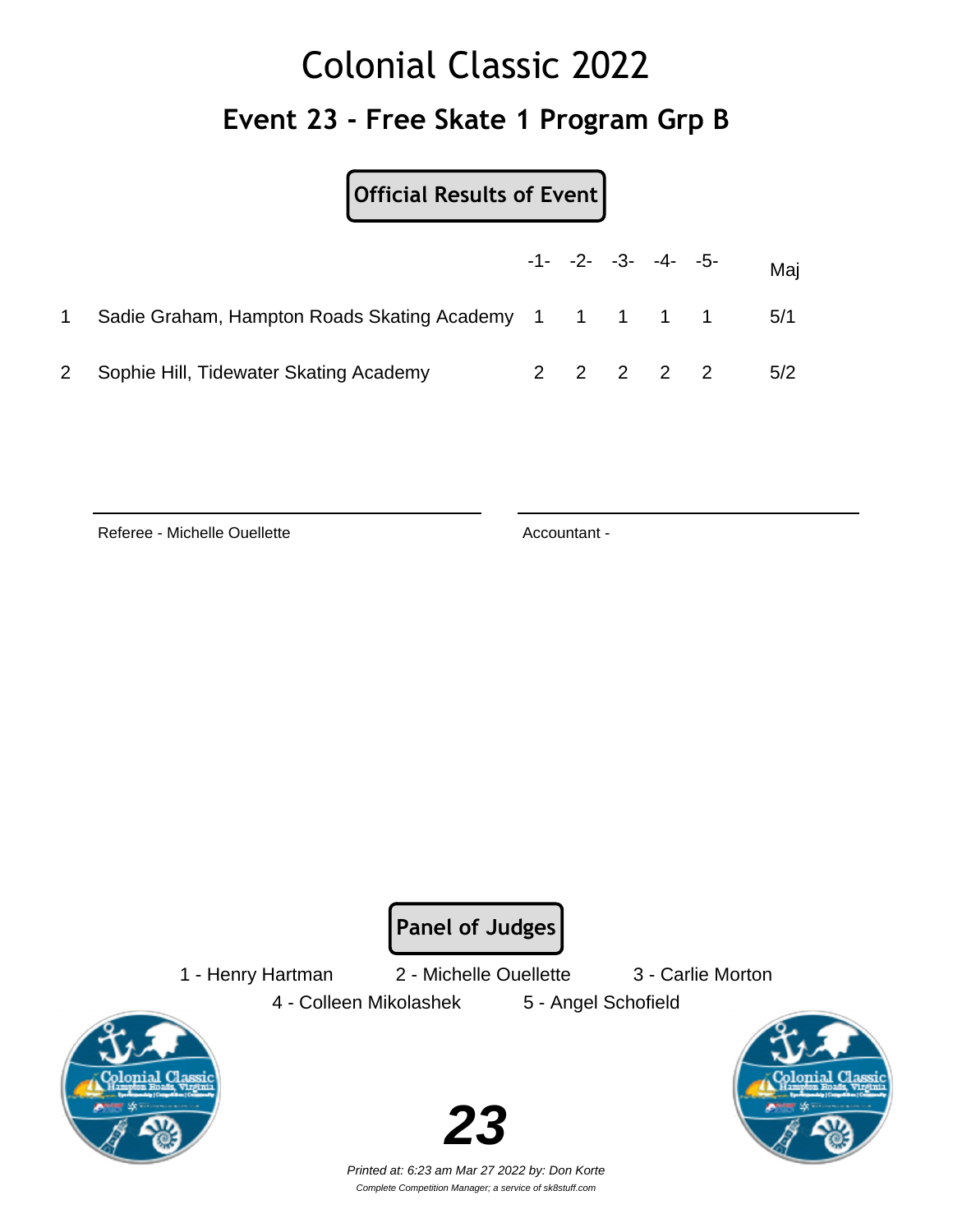### Colonial Classic 2022 **Event 24 - Free Skate 2 Program**

**Official Results of Event**

|   |                                             |  | $-1 - -2 - -3 - -4 - -5$ | Maj                       |
|---|---------------------------------------------|--|--------------------------|---------------------------|
| 1 | Catherine Ostroot, Tidewater FSC            |  |                          | 2 1 1 1 1 4/1             |
|   | 2 Ava Allred, Tidewater FSC                 |  |                          | $1 \t3 \t2 \t3 \t2 \t3/2$ |
| 3 | Tabitha Carranza, Tidewater Skating Academy |  | 3 2 3 2 3                | 5/3                       |

Referee - Yana Ginburg **Accountant - Referee - Yana Ginburg** Accountant -

**Panel of Judges**

1 - Yana Ginburg 2 - Karla Jones 3 - Michelle Ouellette



4 - Silin Yi 5 - Julia Reichelderfer





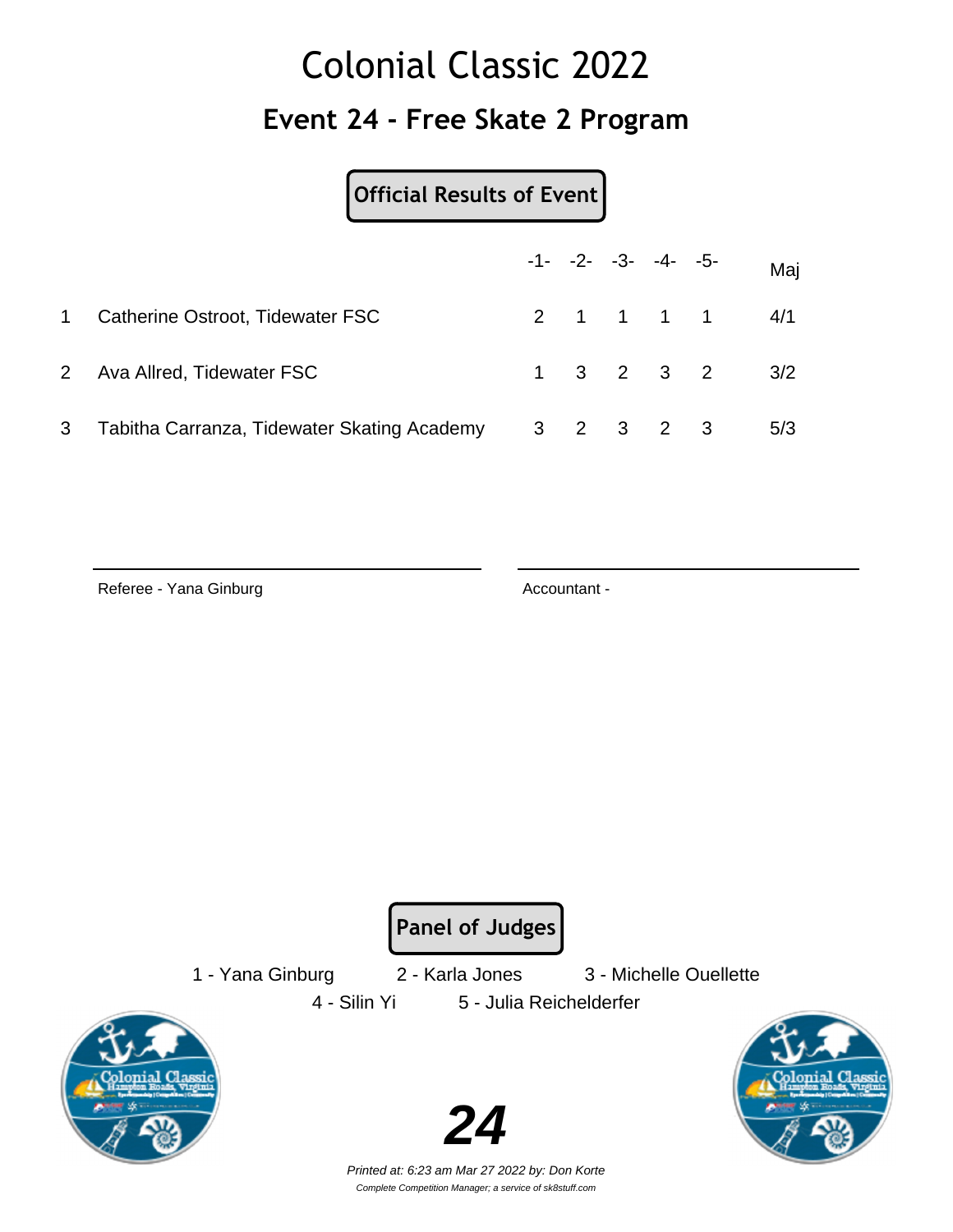## Colonial Classic 2022 **Event 25 - Free Skate 3 Program**

**Official Results of Event**

|                                |  | $-1 - -2 - -3 - -4 - -5$ |           | Maj           |
|--------------------------------|--|--------------------------|-----------|---------------|
| Elise Mann, Tidewater FSC      |  |                          |           | 2 1 1 2 1 3/1 |
| 2 KINLEY Morgan, Tidewater FSC |  |                          | 1 2 2 1 2 | 5/2           |

Referee - Yana Ginburg **Accountant - Referee - Yana Ginburg** Accountant -

**Panel of Judges**

1 - Yana Ginburg 2 - Karla Jones 3 - Michelle Ouellette

4 - Silin Yi 5 - Julia Reichelderfer





Printed at: 6:23 am Mar 27 2022 by: Don Korte Complete Competition Manager; a service of sk8stuff.com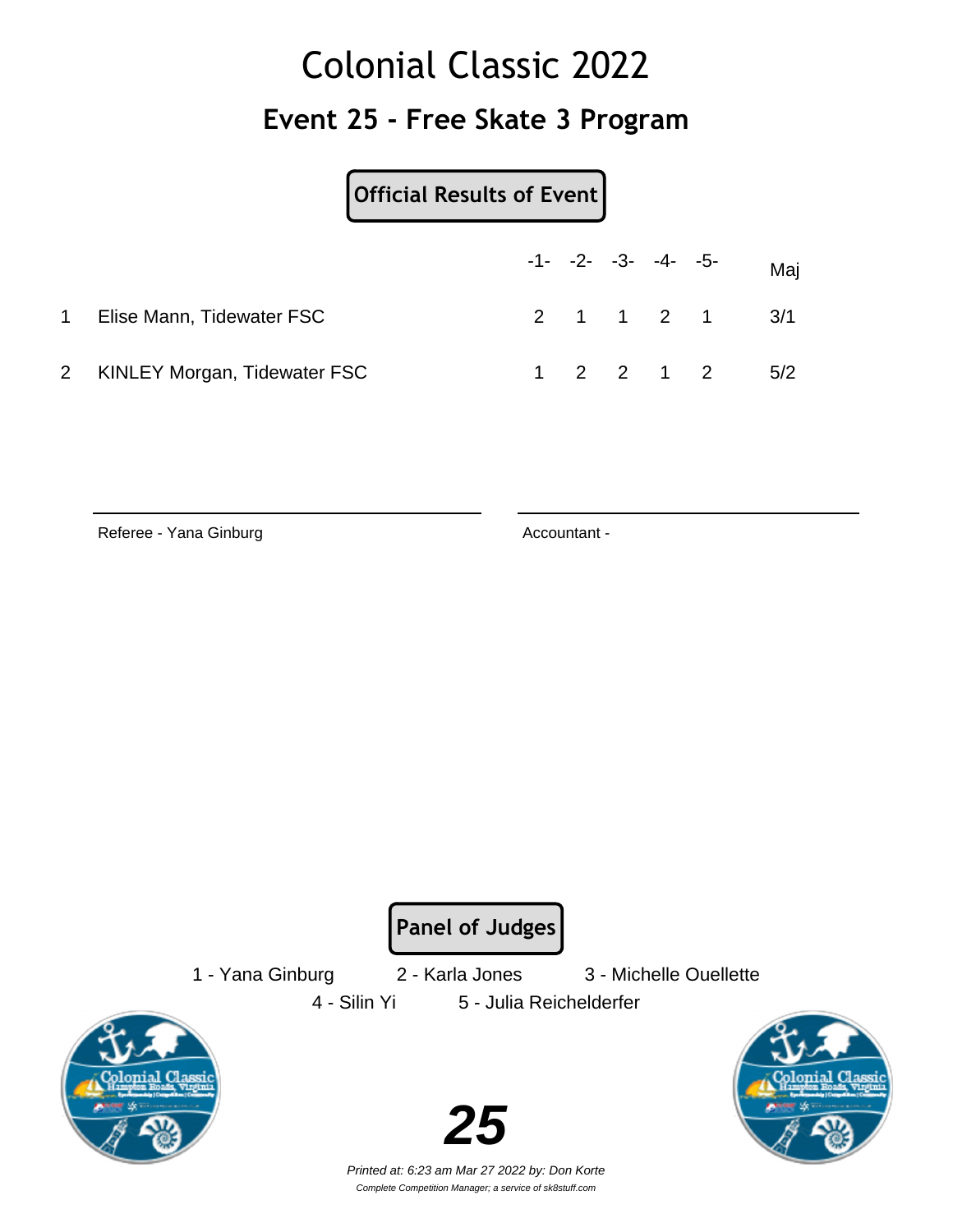### Colonial Classic 2022 **Event 26 - Free Skate 4 Program**

**Official Results of Event**

|                               |  | $-1$ - $-2$ - $-3$ - $-4$ - $-5$ - | Maj                                           |
|-------------------------------|--|------------------------------------|-----------------------------------------------|
| 1 Ella Tupac, Tidewater FSC   |  |                                    | $1 \quad 1 \quad 1 \quad 1 \quad 2 \quad 4/1$ |
| 2 Serenity Foy, Tidewater FSC |  |                                    | 2 2 2 2 1 5/2                                 |

Referee - Yana Ginburg **Accountant - Referee - Yana Ginburg** Accountant -

**Panel of Judges**

1 - Yana Ginburg 2 - Karla Jones 3 - Michelle Ouellette

4 - Silin Yi 5 - Julia Reichelderfer



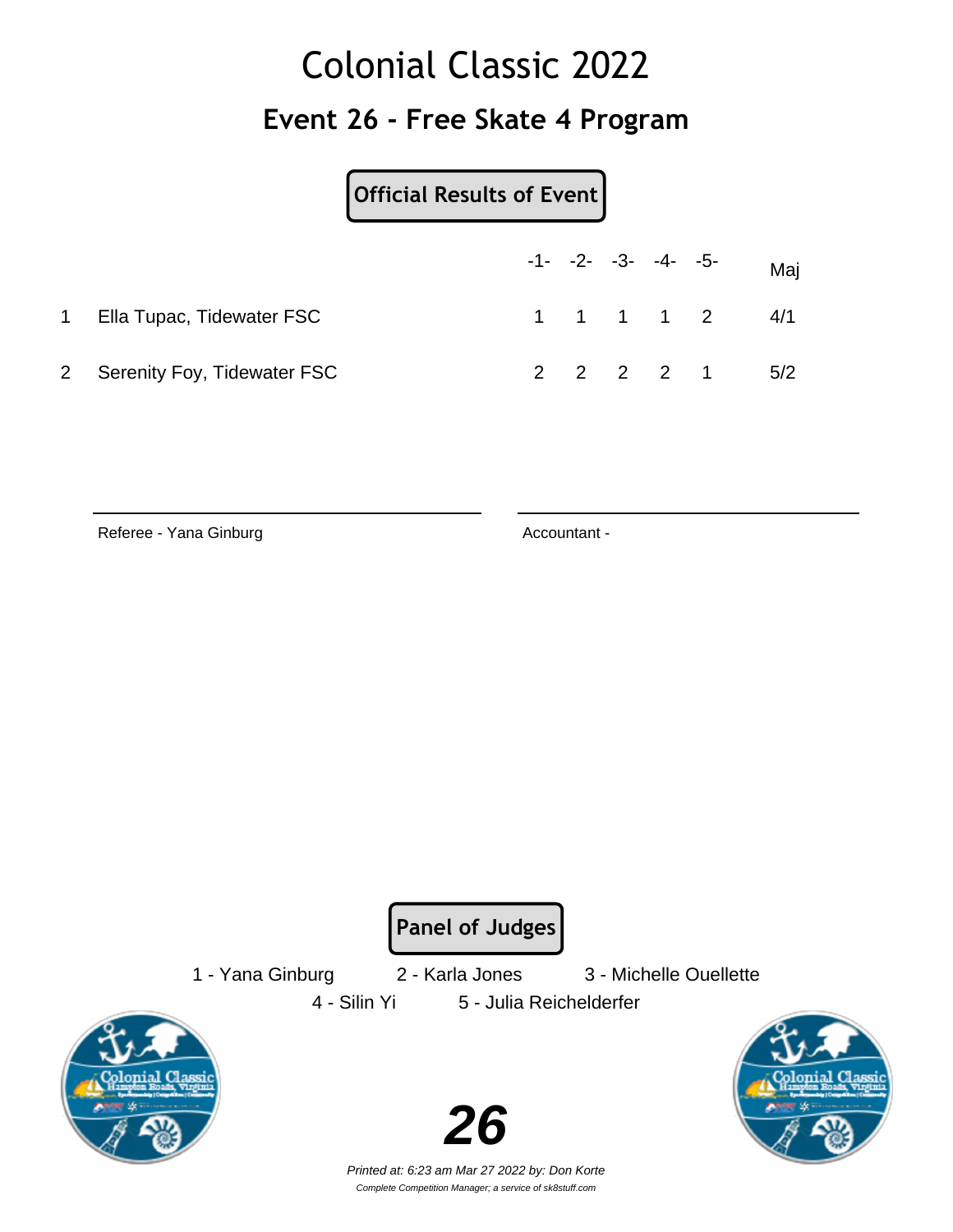## Colonial Classic 2022 **Event 27 - Free Skate 5 Program**

#### **Official Results of Event**

|              |                                            |   |                | $-1 - -2 - -3 - -4 - -5$ |  | Maj     |
|--------------|--------------------------------------------|---|----------------|--------------------------|--|---------|
| $\mathbf{1}$ | Jaelyn Farnum, Tidewater FSC               |   |                | 2 2 1 4 1                |  | 4/2 TIE |
| 1            | Alexis Harnish, Tidewater FSC              |   |                | 4 1 2 1 2                |  | 4/2 TIE |
| 3            | Marlee McFadden, Tidewater Skating Academy |   |                | $1 \t2 \t3 \t3 \t3$      |  | 5/3     |
| 4            | Nyesha Williams, Tidewater FSC             | 3 | $\overline{4}$ | 4 2 4                    |  | 5/4     |

Referee - Michelle Ouellette Accountant -

**Panel of Judges**

1 - Yana Ginburg 2 - Bethany Jones 3 - Michelle Ouellette

4 - Sasha Oxley 5 - Angel Schofield



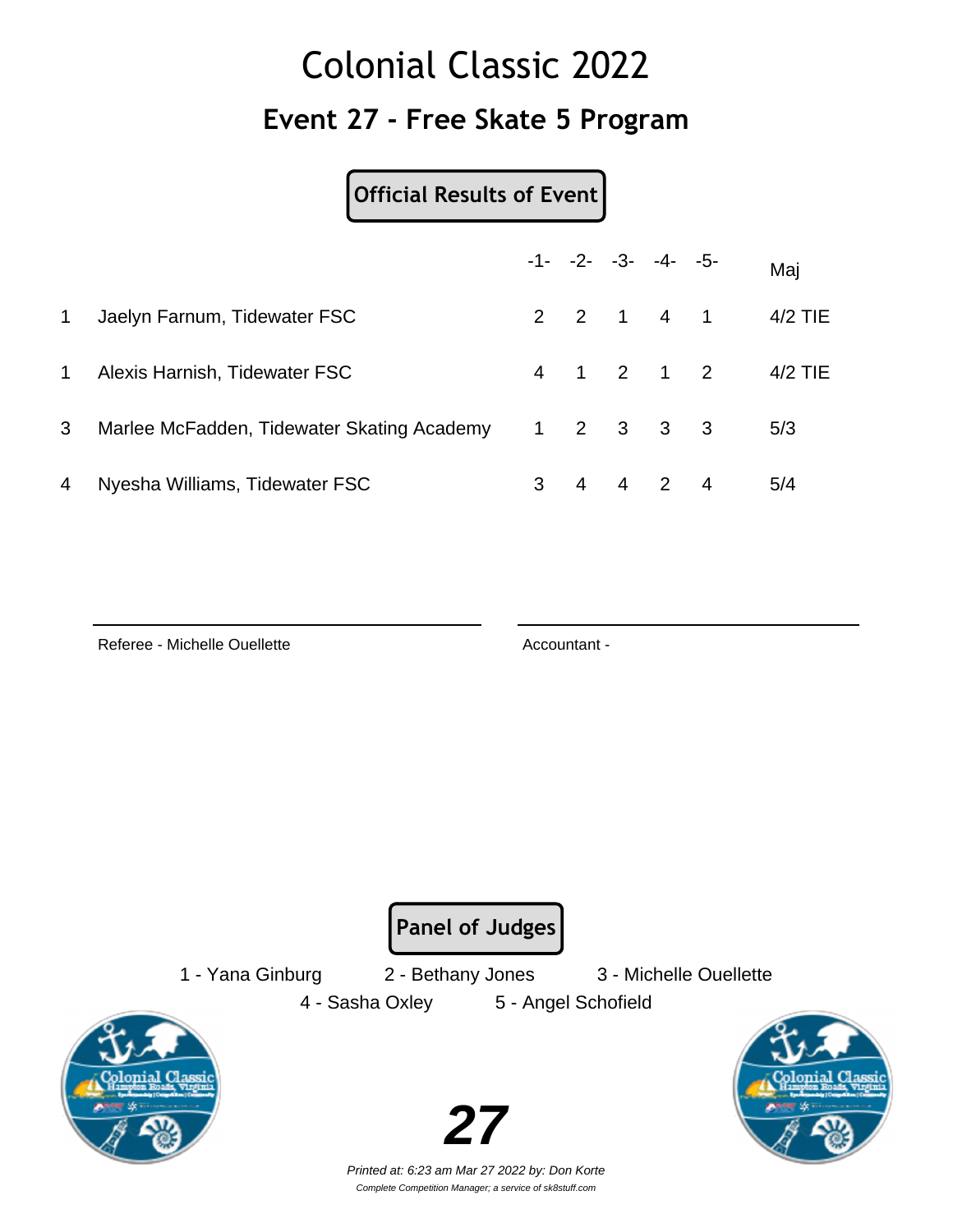## Colonial Classic 2022 **Event 28 - Free Skate 6 Program**

**Official Results of Event**

|                                       |  | $-1 - -2 - -3 - -4 - -5$ |           | Maj           |
|---------------------------------------|--|--------------------------|-----------|---------------|
| Anet Veske, Tidewater Skating Academy |  |                          |           | 2 1 1 2 1 3/1 |
| 2 Macy Morton, Tidewater FSC          |  |                          | 1 2 2 1 2 | 5/2           |

Referee - Michelle Ouellette **Accountant - Amanda Price** Accountant - Amanda Price

**Panel of Judges**

1 - Yana Ginburg 2 - Bethany Jones 3 - Michelle Ouellette 4 - Sasha Oxley 5 - Angel Schofield







Printed at: 6:23 am Mar 27 2022 by: Don Korte Complete Competition Manager; a service of sk8stuff.com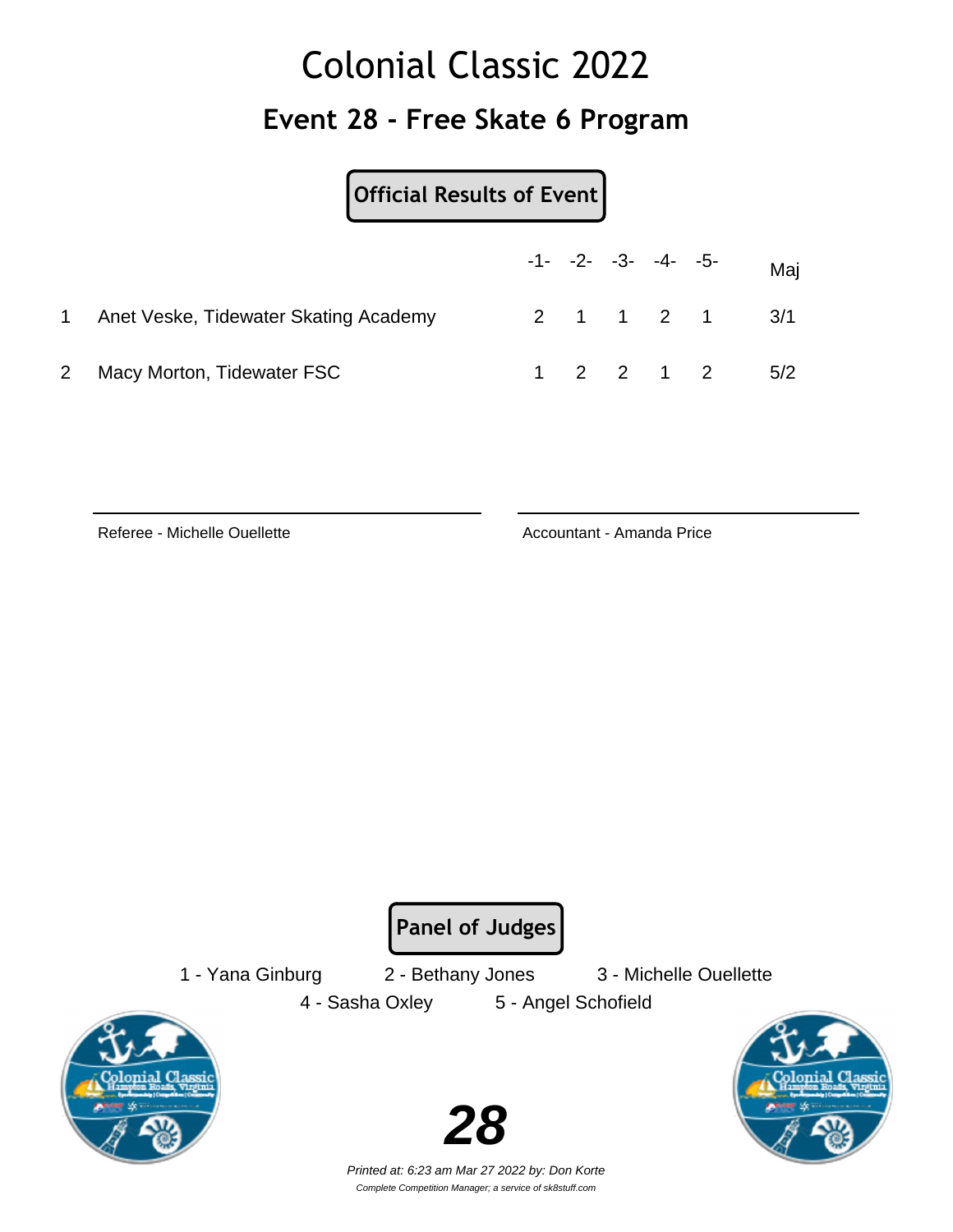### Colonial Classic 2022 **Event 29 - Adult Bronze Lt Entertain**

**Official Results of Event**

|   |                             | $-1$ - $-2$ - $-3$ - $-4$ - $-5$ - |           |  | Mai |
|---|-----------------------------|------------------------------------|-----------|--|-----|
| 1 | Natalie Bare, Tidewater FSC |                                    | 1 1 1 1 1 |  | 5/1 |

Referee - Janice Wallace Accountant - Amanda Price

**Panel of Judges**

4 - Janice Wallace 5 - Angela Scarff

1 - Jill Stewart 2 - Bethany Jones 3 - Mary Sue Gidaro



Printed at: 6:23 am Mar 27 2022 by: Don Korte Complete Competition Manager; a service of sk8stuff.com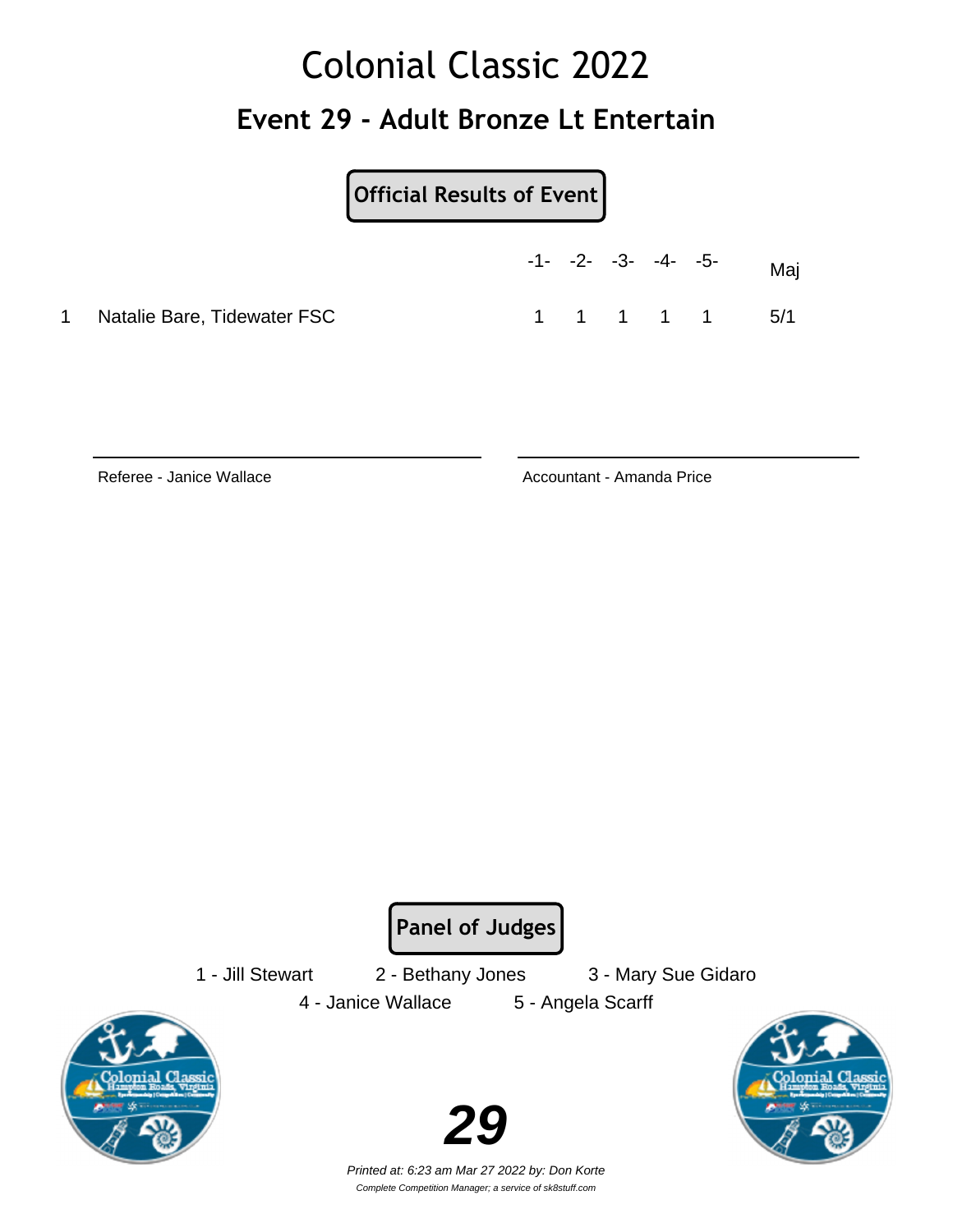#### **Event 30 - Beginner High Beginner Lt Entertain**

**Official Results of Event**

|                                    |  | $-1 - -2 - -3 - -4 - -5$ |           | Maj    |
|------------------------------------|--|--------------------------|-----------|--------|
| 1 Caroline Kowalski, Tidewater FSC |  |                          | 1 1 1 1 1 | $-5/1$ |

Referee - Janice Wallace Accountant -

**Panel of Judges**

1 - Jill Stewart 2 - Bethany Jones 3 - Mary Sue Gidaro 4 - Janice Wallace 5 - Angela Scarff





Printed at: 6:23 am Mar 27 2022 by: Don Korte Complete Competition Manager; a service of sk8stuff.com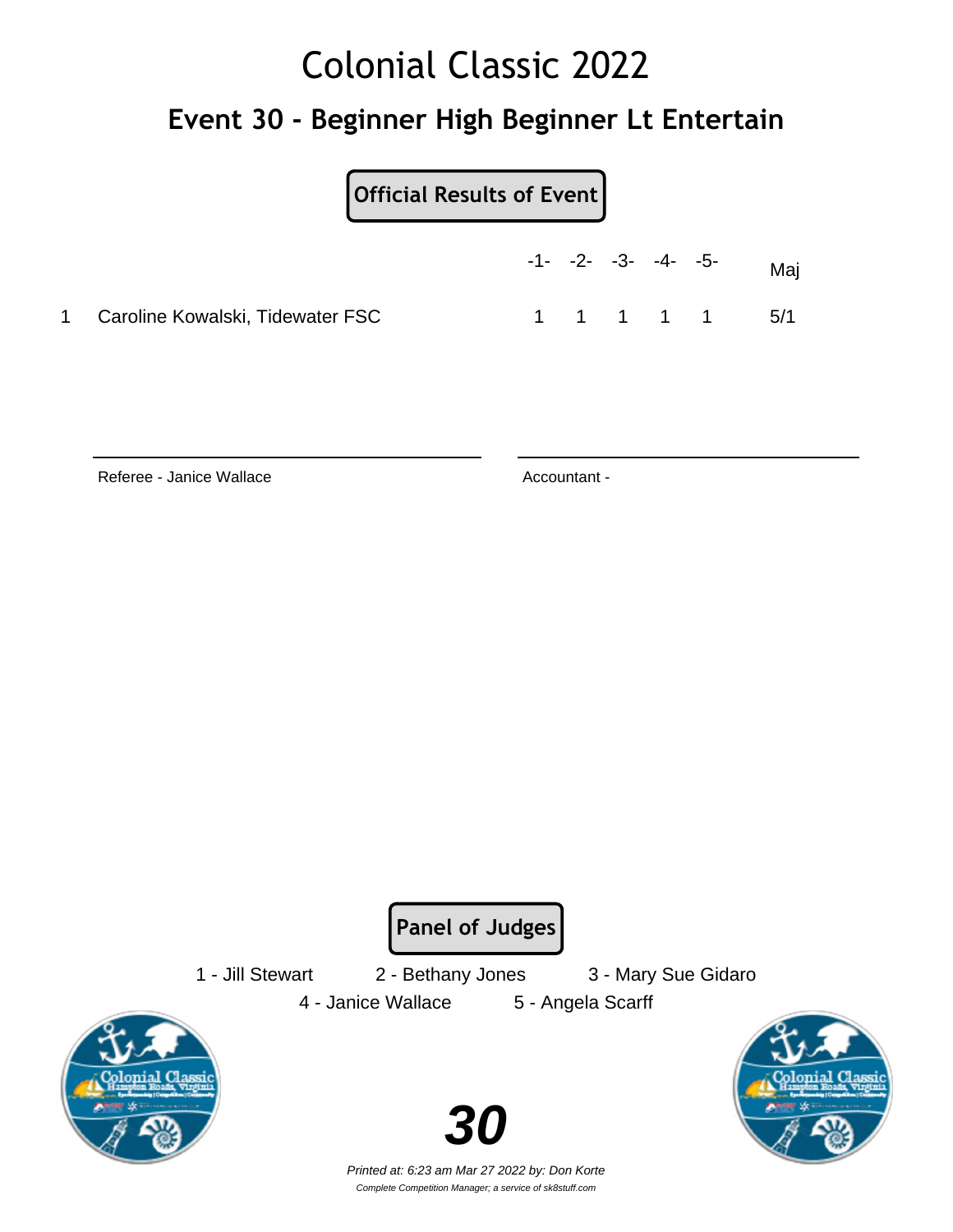### Colonial Classic 2022 **Event 31 - Basic 1-6 Lt Entertain**

#### **Official Results of Event**

|                                             |  | $-1 - -2 - -3 - -4 - -5$ |           | Maj |
|---------------------------------------------|--|--------------------------|-----------|-----|
| 1 Carmen Calhoun, Tidewater Skating Academy |  |                          | 1 1 1 1 1 | 5/1 |

Referee - Janice Wallace Accountant - Amanda Price

**Panel of Judges**

4 - Janice Wallace 5 - Angela Scarff

1 - Jill Stewart 2 - Bethany Jones 3 - Mary Sue Gidaro







Printed at: 6:23 am Mar 27 2022 by: Don Korte Complete Competition Manager; a service of sk8stuff.com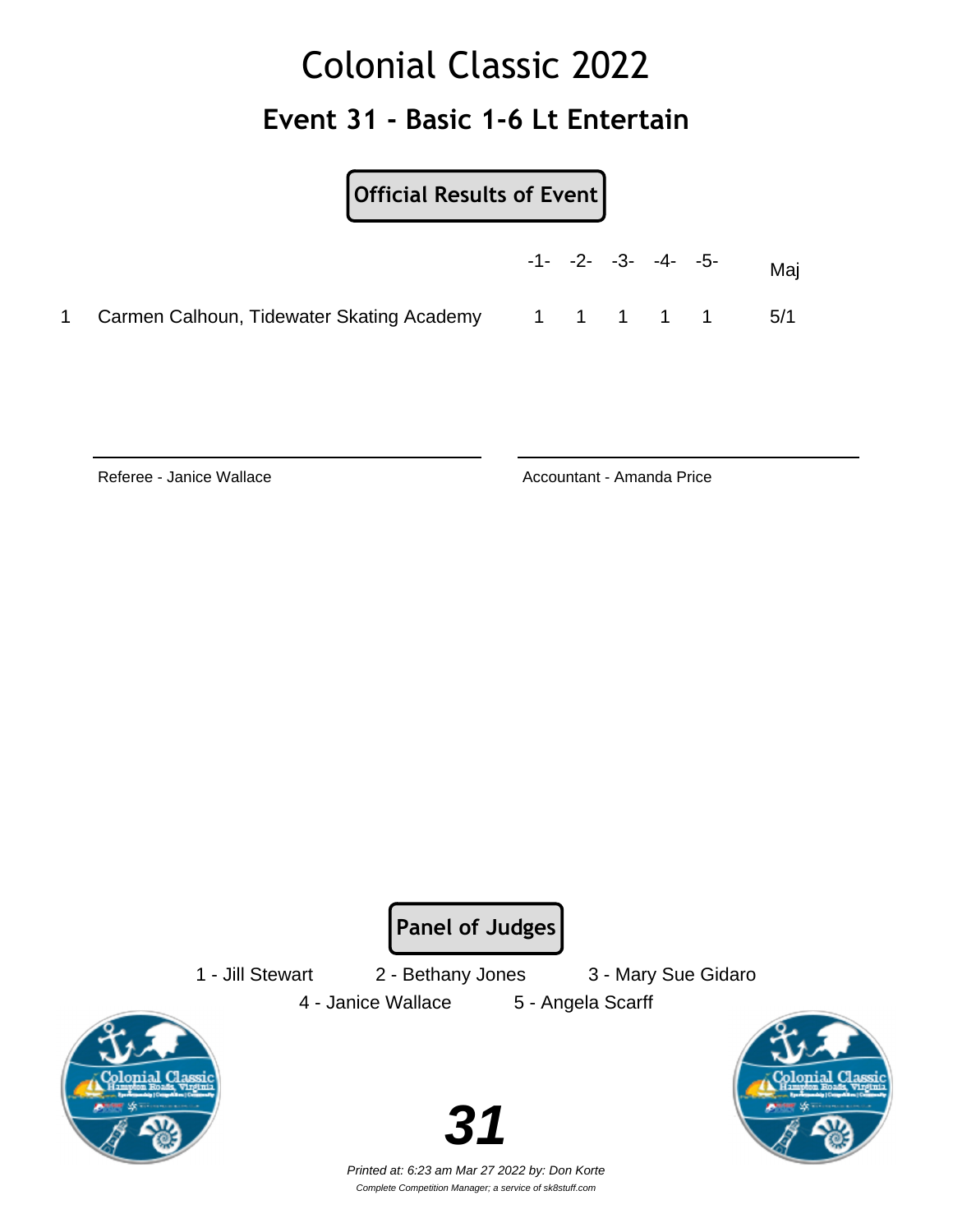## Colonial Classic 2022 **Event 32 - PreFS - FS6 Lt Entertain**

**Official Results of Event**

|                                                         |  | $-1 - -2 - -3 - -4 - -5$ | Mai |
|---------------------------------------------------------|--|--------------------------|-----|
| Sadie Graham, Hampton Roads Skating Academy 2 1 1 1 1   |  |                          | 4/1 |
| Kendra Stanley, Hampton Roads Skating Academy 1 2 2 2 2 |  |                          | 5/2 |

Referee - Janice Wallace **Accountant - Amanda Price** Accountant - Amanda Price

**Panel of Judges**

1 - Jill Stewart 2 - Bethany Jones 3 - Mary Sue Gidaro 4 - Janice Wallace 5 - Angela Scarff



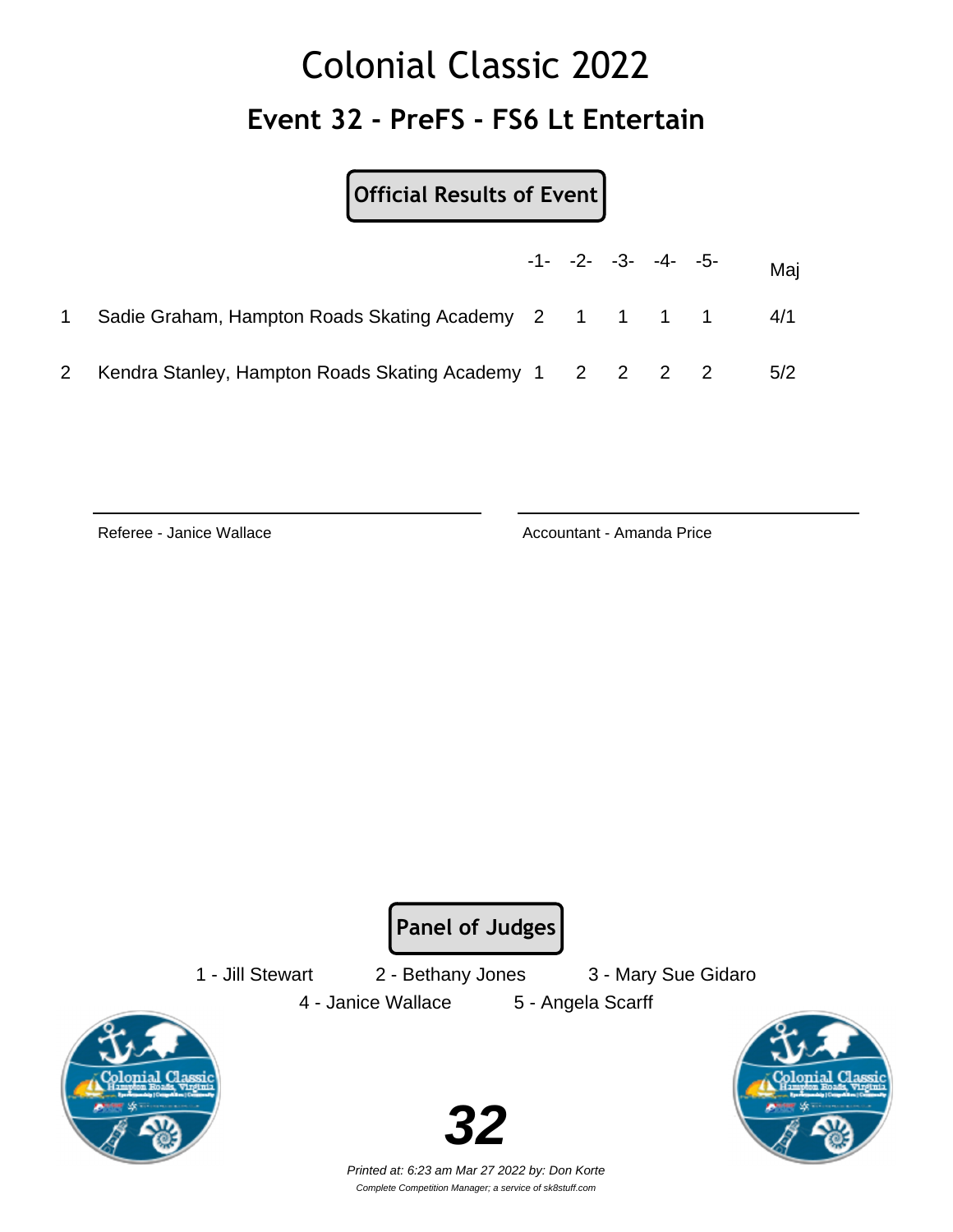#### **Event 33 - Basic 1-6 Duet**

#### **Official Results of Event**

|   |                                       |  | $-1 - -2 - -3 - -4 - -5$ |  | Maj                 |
|---|---------------------------------------|--|--------------------------|--|---------------------|
| 1 | Mark Cook, Tidewater Skating Academy  |  |                          |  | 1 1 1 1 1 1 5/1 TIE |
|   | Naomi Cook, Tidewater Skating Academy |  |                          |  | 1 1 1 1 1 1 5/1 TIE |
|   | Sarah Cook, Tidewater Skating Academy |  | 1 1 1 1 1                |  | 5/1 TIE             |

Referee - Joelle Stephens **Accountant - Amanda Price** Accountant - Amanda Price

**Panel of Judges**

1 - Joelle Stephens 2 - Kelsey Blake 3 - Carlie Morton

4 - Colleen Mikolashek 5 - Annalee Barton





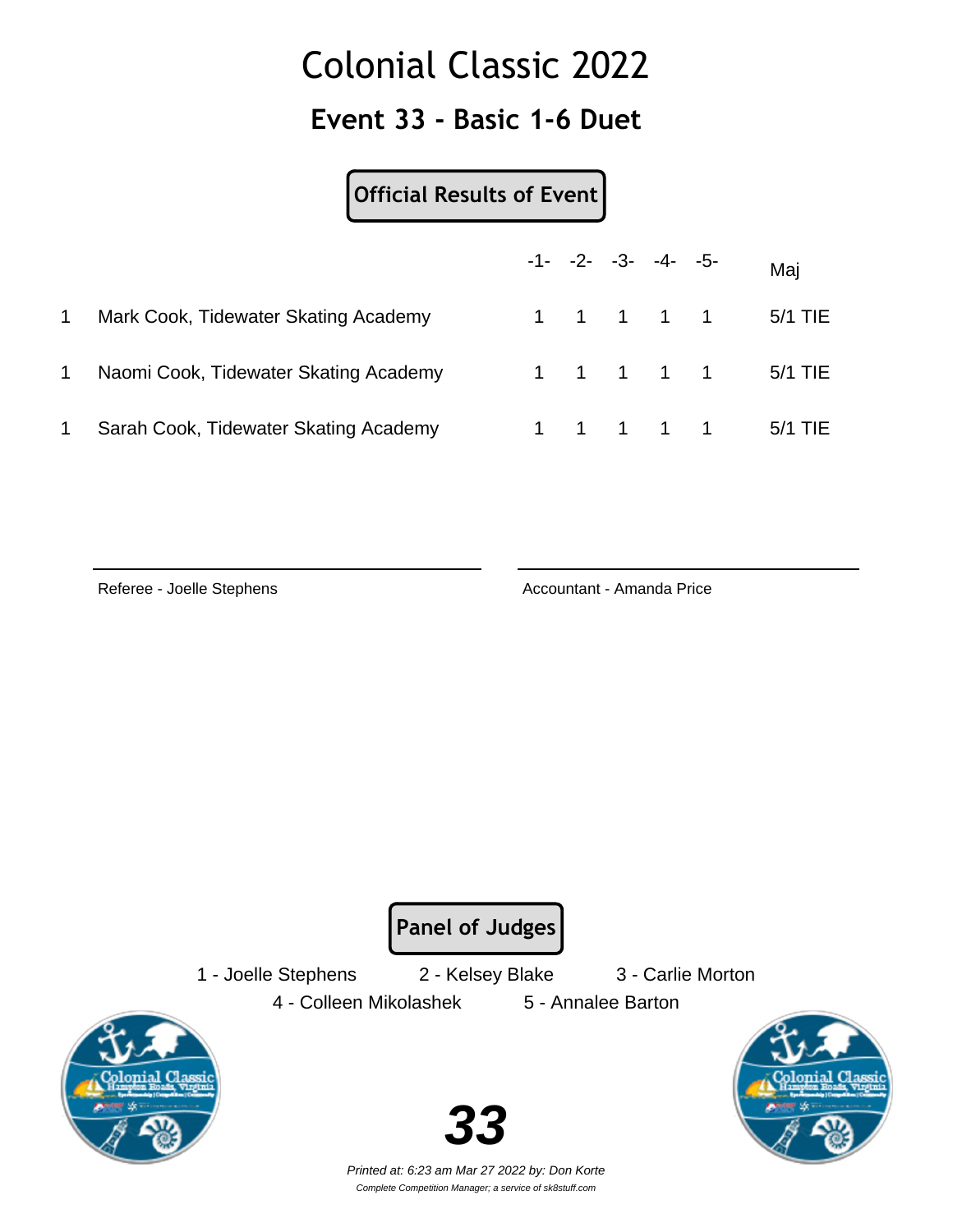#### **Event 34 - Beginner High Beginner Duet**

**Official Results of Event**

|                                     |  | $-1$ - $-2$ - $-3$ - $-4$ - $-5$ - |  | Mai               |
|-------------------------------------|--|------------------------------------|--|-------------------|
| Alexis Colon, Hampton Roads IcePlex |  |                                    |  | 1 1 1 1 1 5/1 TIE |
| Megan Dillion, Tidewater FSC        |  |                                    |  | 1 1 1 1 1 5/1 TIE |

Referee - Joelle Stephens **Accountant - Amanda Price** Accountant - Amanda Price

**Panel of Judges**

1 - Joelle Stephens 2 - Kelsey Blake 3 - Carlie Morton

4 - Colleen Mikolashek 5 - Annalee Barton



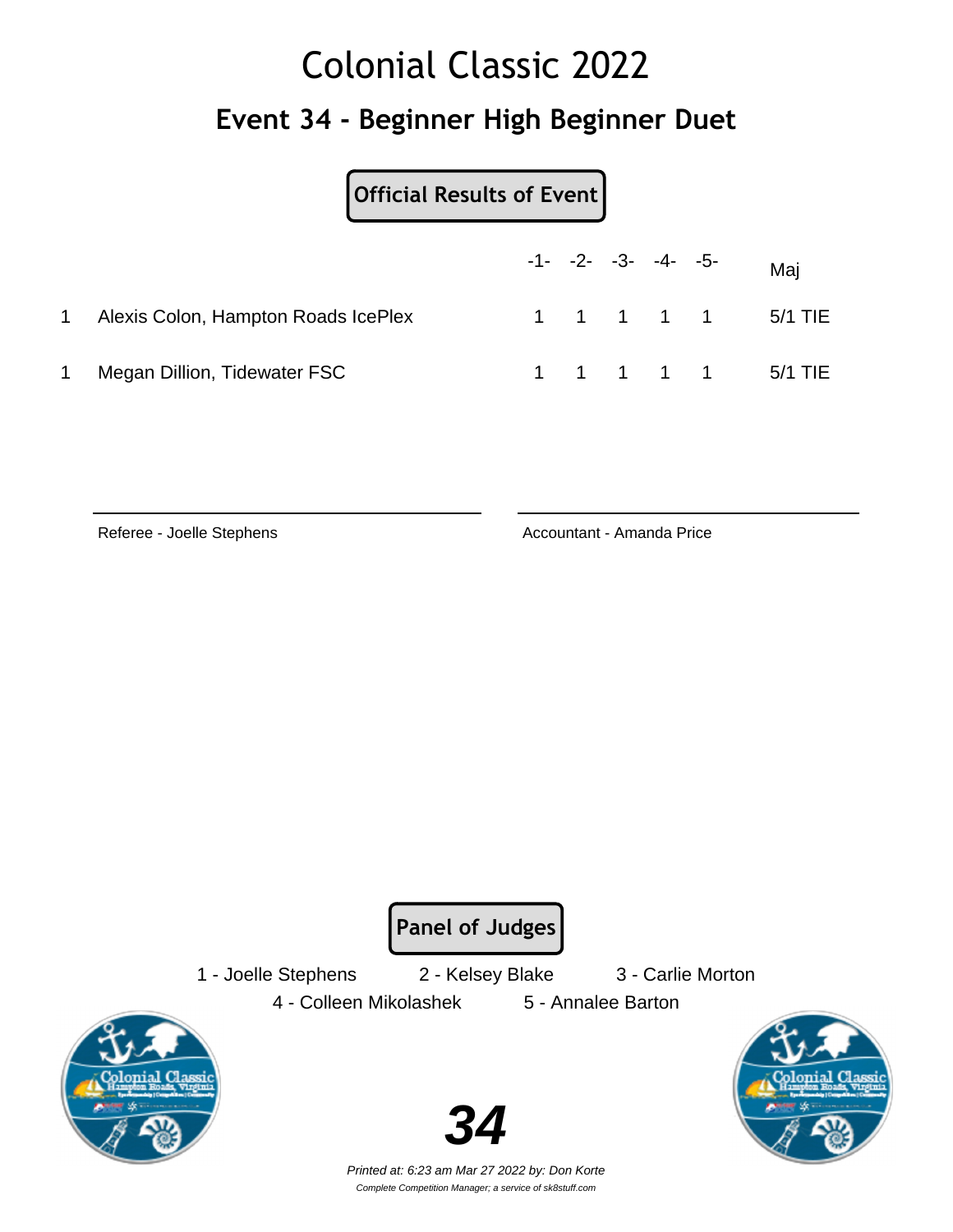## Colonial Classic 2022 **Event 35 - NoTest Well Balanced FS**

#### **Official Results of Event**

|              |                                     |  | $-1 - -2 - -3 - -4 - -5$ |           | Maj                       |
|--------------|-------------------------------------|--|--------------------------|-----------|---------------------------|
| 1            | Olivia Reichelderfer, Tidewater FSC |  |                          |           | 1 1 1 1 1 5/1             |
| $\mathbf{2}$ | Dhanvi Sheth, Tidewater FSC         |  |                          |           | $2 \t3 \t2 \t2 \t3 \t3/2$ |
|              | 3 Olivia Ferguson, Tidewater FSC    |  |                          | 3 2 3 3 2 | 5/3                       |

Referee - Kelsey Blake Accountant - Amanda Price

**Panel of Judges**

1 - Michelle Ouellette 2 - Kelsey Blake 3 - Natalie Bare

4 - Caroline Orr 5 - Eden Schofield



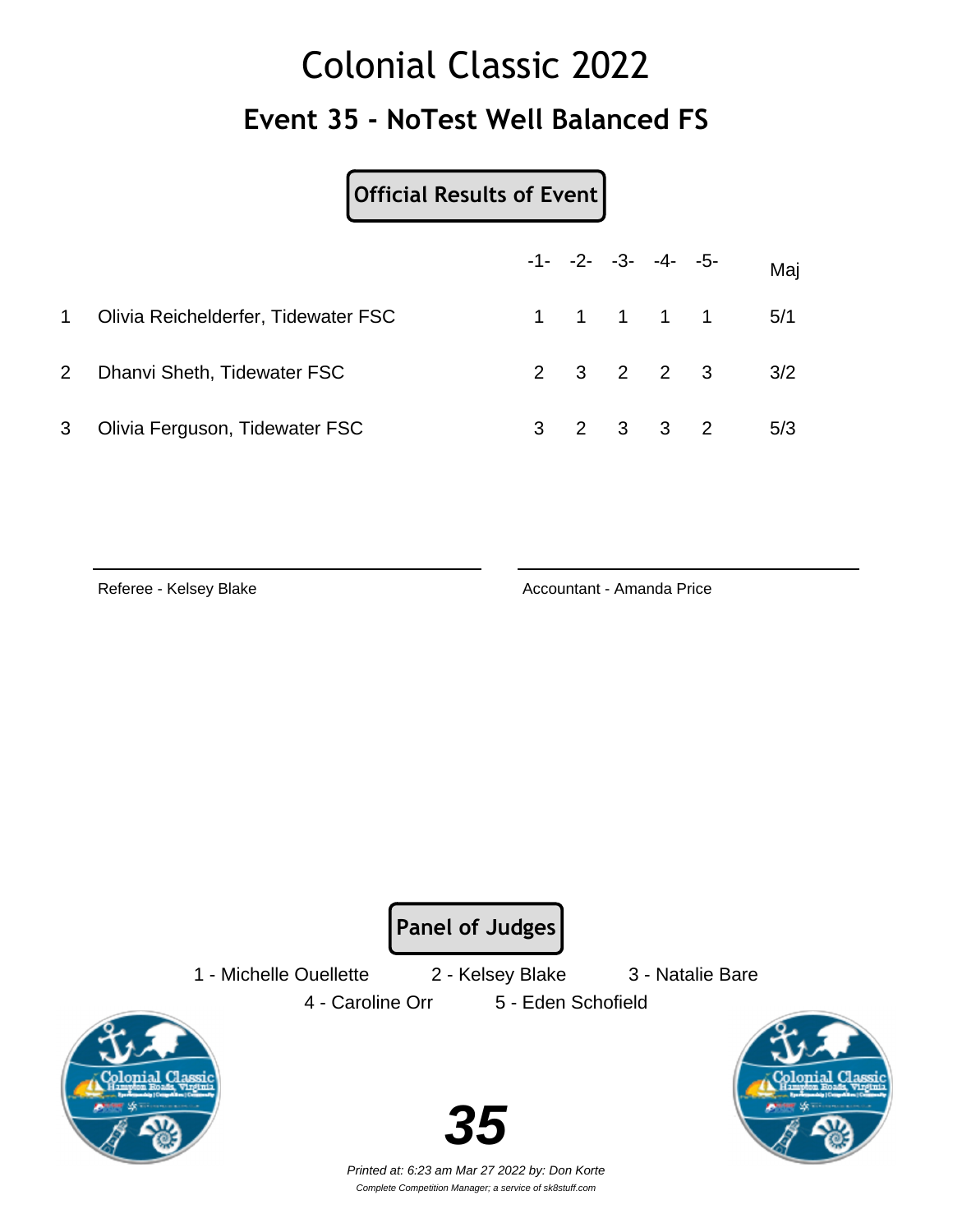## Colonial Classic 2022 **Event 36 - PrePrelim Well Balanced FS**

**Official Results of Event**

|                                 | $-1$ - $-2$ - $-3$ - $-4$ - $-5$ - |           |  | Mai |
|---------------------------------|------------------------------------|-----------|--|-----|
| 1 Soren Stallman, Tidewater FSC |                                    | 1 1 1 1 1 |  | 5/1 |

Referee - Kelsey Blake Accountant - Amanda Price

**Panel of Judges**

1 - Michelle Ouellette 2 - Kelsey Blake 3 - Natalie Bare

4 - Caroline Orr 5 - Eden Schofield





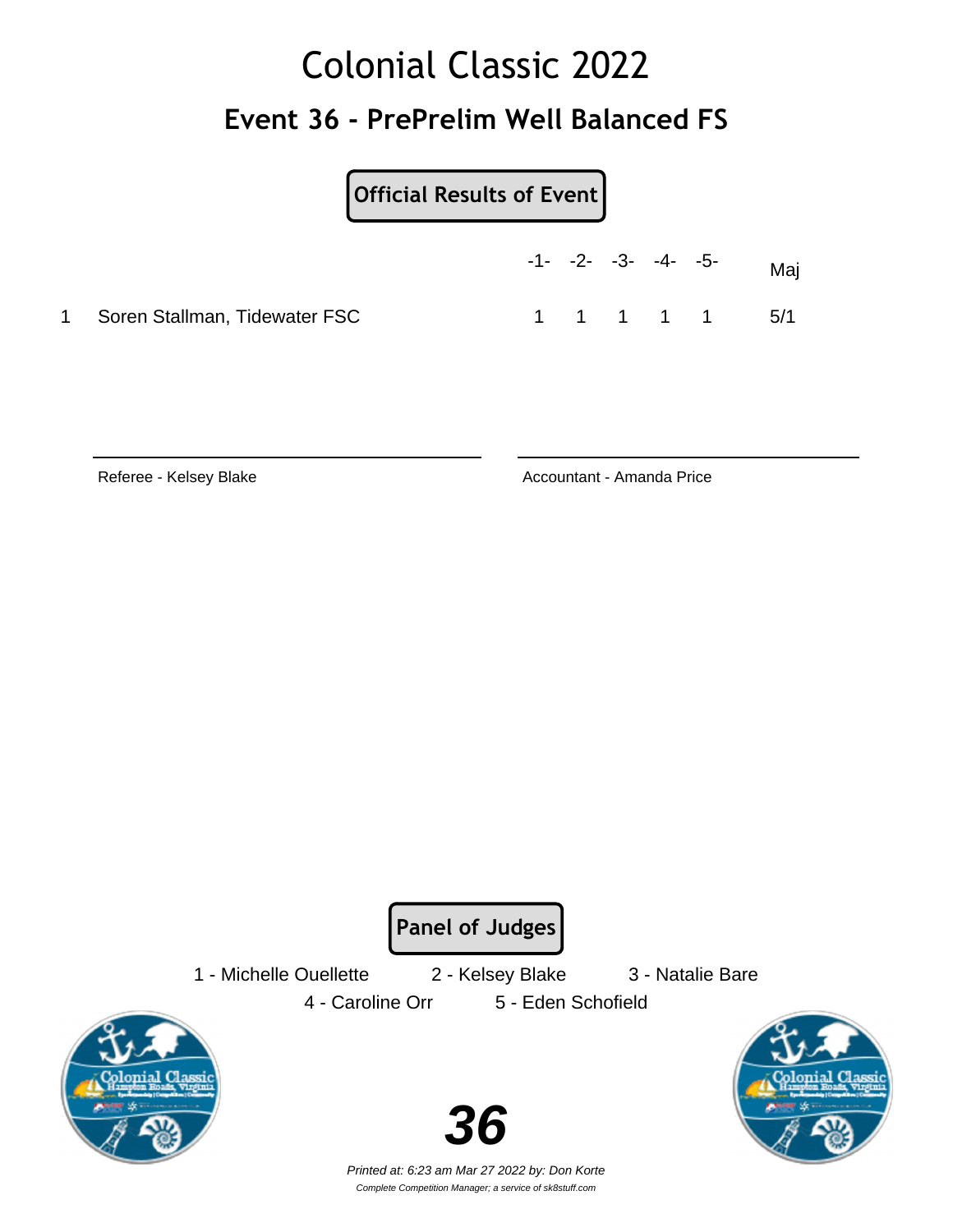#### **Event 37 - Excel Beginner FS**

**Official Results of Event**

|             |                                                    |                         |   |             | $-1 - -2 - -3 - -4 - -5$            |                | Maj |
|-------------|----------------------------------------------------|-------------------------|---|-------------|-------------------------------------|----------------|-----|
| $\mathbf 1$ | Vienna Madden, Tidewater FSC                       |                         |   |             | $1 \quad 1 \quad 1 \quad 2 \quad 1$ |                | 4/1 |
| $2^{\circ}$ | LOULOU YAZBECK, Tidewater Skating Academy          | $\overline{\mathbf{3}}$ |   |             | 2 2 1 1                             |                | 4/2 |
| 3           | Nika Iziumskaya, Tidewater FSC                     |                         |   |             | $2 \t3 \t4 \t3 \t3$                 |                | 4/3 |
| 4           | Addie Paramore, Carolina Ice Zone Skating School 4 |                         |   | 4 3         | $\overline{4}$                      | $\overline{4}$ | 5/4 |
| 5           | Aslan Williams, Tidewater FSC                      | 5                       | 5 | $5^{\circ}$ | 5                                   | 5              | 5/5 |

Referee - Kelsey Blake Accountant - Amanda Price

**Panel of Judges**

1 - Michelle Ouellette 2 - Kelsey Blake 3 - Natalie Bare

4 - Caroline Orr 5 - Eden Schofield



Printed at: 6:23 am Mar 27 2022 by: Don Korte Complete Competition Manager; a service of sk8stuff.com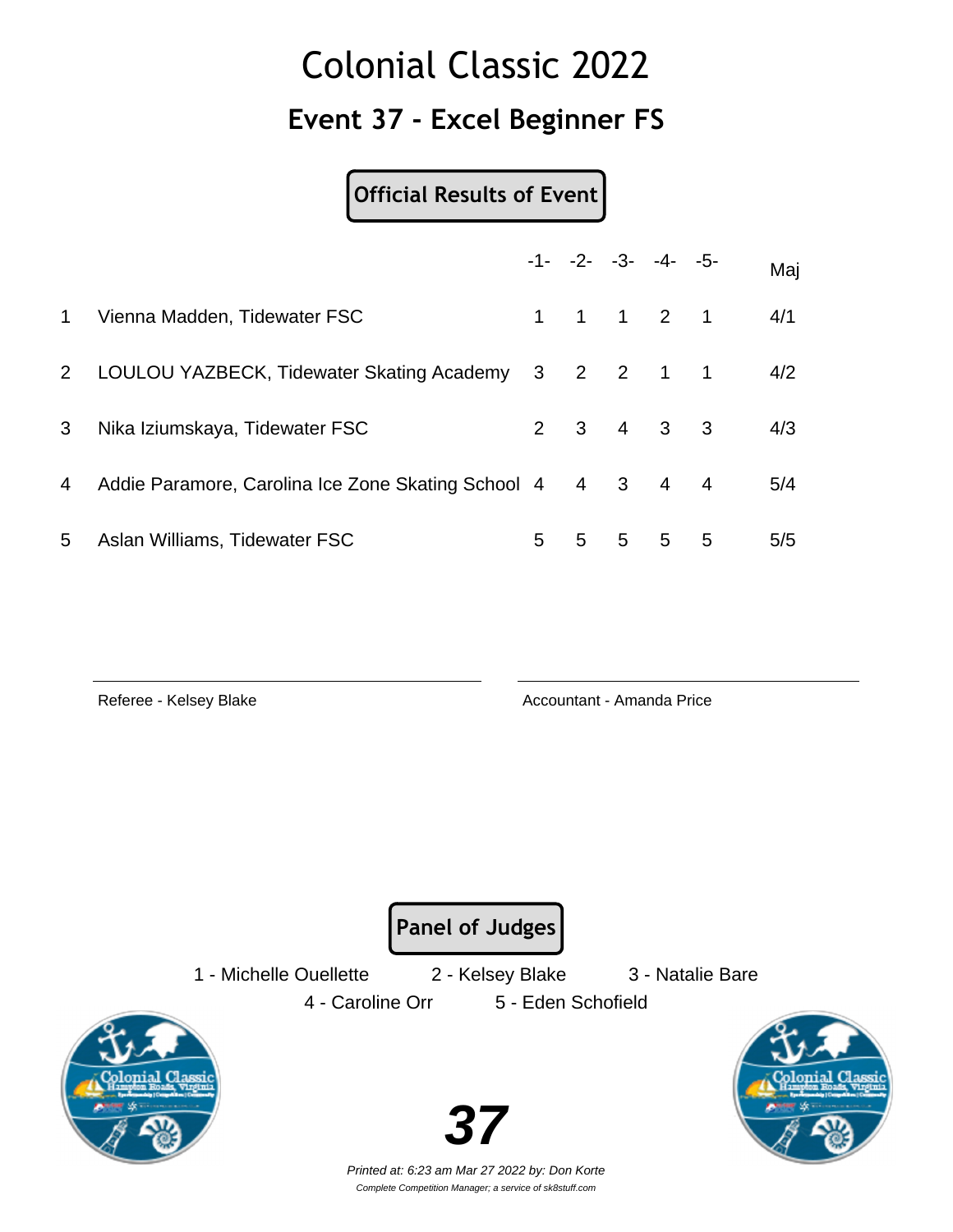## Colonial Classic 2022 **Event 38 - Excel High Beginner FS Grp A**

#### **Official Results of Event**

|                                  |  | $-1 - -2 - -3 - -4 - -5$ |           | Maj                                           |
|----------------------------------|--|--------------------------|-----------|-----------------------------------------------|
| 1 Lily Webb, Tidewater FSC       |  |                          |           | $1 \quad 1 \quad 2 \quad 1 \quad 1 \quad 4/1$ |
| 2 Kaydence Bailey, Tidewater FSC |  |                          |           | $3 \t2 \t3 \t2 \t2 \t3/2$                     |
| 3 Lyra Gurioli, Tidewater FSC    |  |                          | 2 3 1 3 3 | 5/3                                           |

Referee - Mary Sue Gidaro **Accountant - Amanda Price** 

**Panel of Judges**

1 - Yana Ginburg 2 - Mary Sue Gidaro 3 - Cassie Thomas 4 - Carlie Morton 5 - Caroline Orr



Printed at: 6:23 am Mar 27 2022 by: Don Korte Complete Competition Manager; a service of sk8stuff.com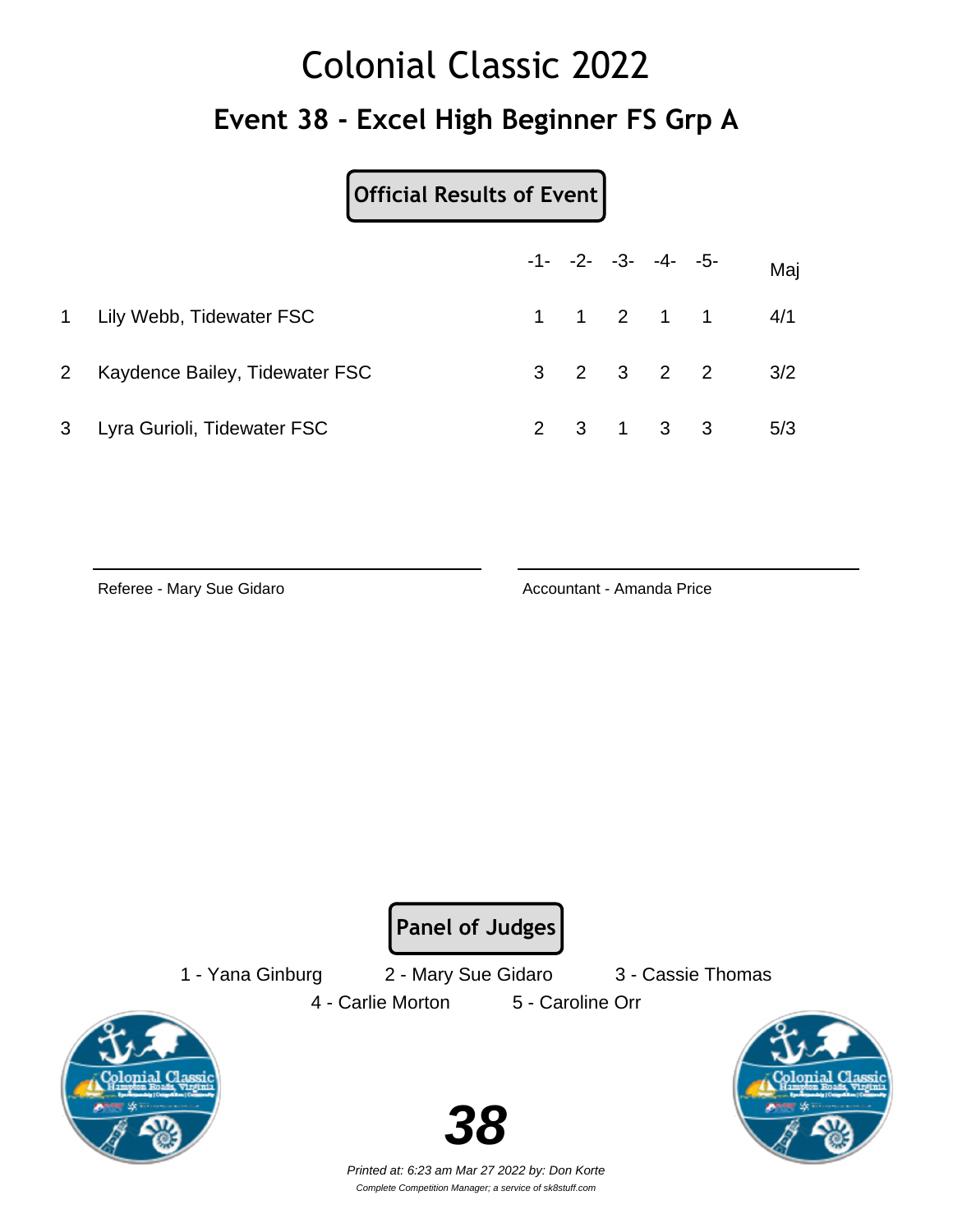## Colonial Classic 2022 **Event 39 - Excel High Beginner FS Grp B**

**Official Results of Event**

|             |                                                                |  | $-1 - -2 - -3 - -4 - -5$ | Maj           |
|-------------|----------------------------------------------------------------|--|--------------------------|---------------|
| $1 \quad$   | Caroline Kowalski, Tidewater FSC                               |  |                          | 1 1 2 1 2 3/1 |
| $2^{\circ}$ | Alysa Ramos, Tidewater Skating Academy                         |  |                          | 2 2 1 2 1 5/2 |
| 3           | Lydia Walters, Carolina Ice Zone Skating School (B 3 3 3 3 3 3 |  |                          | 5/3           |

Referee - Mary Sue Gidaro **Accountant - Amanda Price** 

**Panel of Judges**

1 - Yana Ginburg 2 - Mary Sue Gidaro 3 - Cassie Thomas 4 - Carlie Morton 5 - Caroline Orr





Printed at: 6:23 am Mar 27 2022 by: Don Korte Complete Competition Manager; a service of sk8stuff.com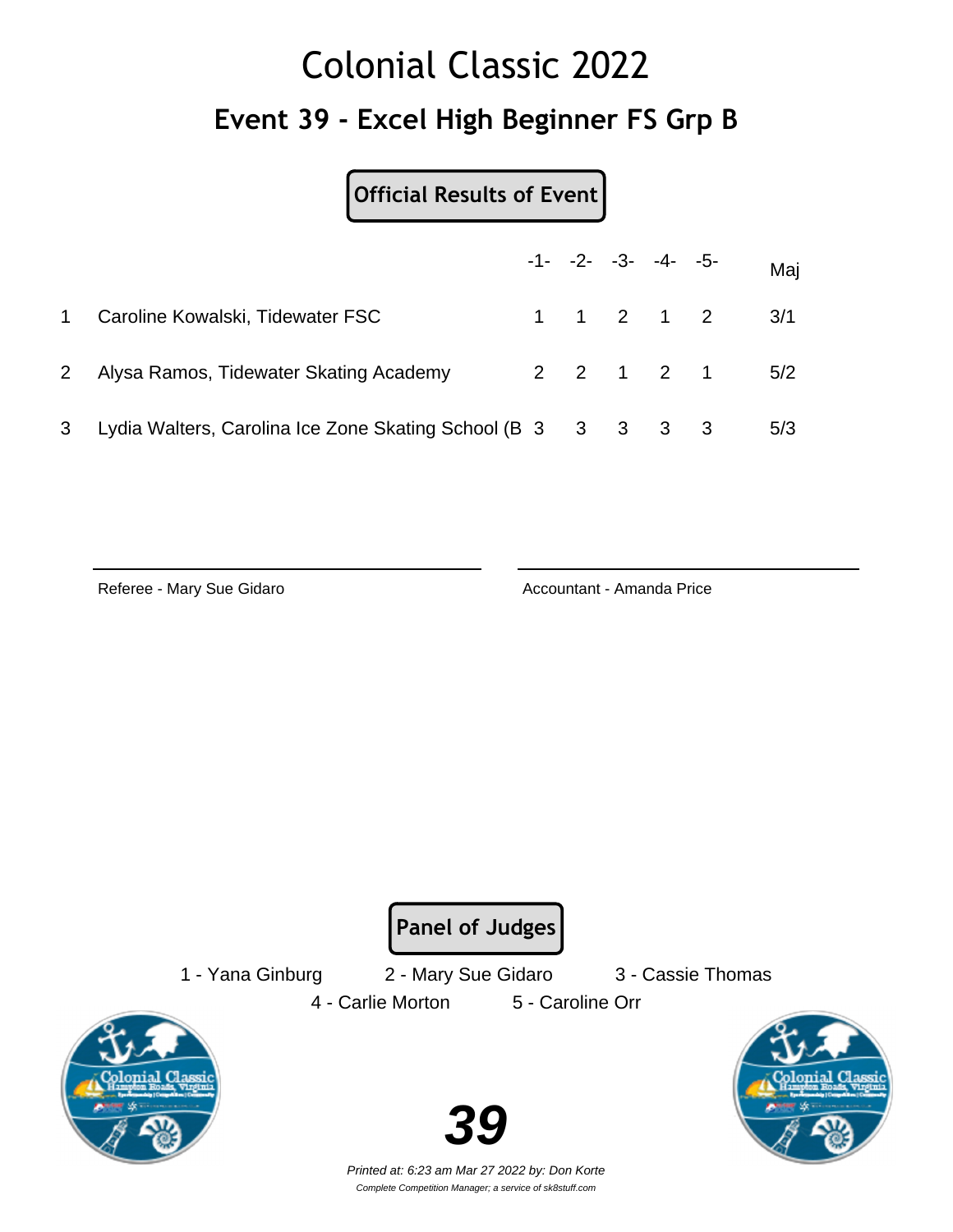## Colonial Classic 2022 **Event 40 - Excel PrePreliminary FS Grp B**

#### **Official Results of Event**

|   |                                                           |  | $-1 - -2 - -3 - -4 - -5$ | Maj             |
|---|-----------------------------------------------------------|--|--------------------------|-----------------|
|   | 1 Julia Reichelderfer, Tidewater FSC                      |  |                          | 1 1 1 1 1 5/1   |
|   | 2 Silin Yi, Tidewater FSC                                 |  |                          | $3$ 2 2 2 2 4/2 |
| 3 | Madelyn Shaw, Carolina Ice Zone Skating School (2 3 3 3 3 |  |                          | 5/3             |

Referee - Yana Ginburg **Accountant - Amanda Price** Accountant - Amanda Price

**Panel of Judges**

1 - Yana Ginburg 2 - Mary Sue Gidaro 3 - Cassie Thomas 4 - Carlie Morton 5 - Caroline Orr



Printed at: 6:23 am Mar 27 2022 by: Don Korte Complete Competition Manager; a service of sk8stuff.com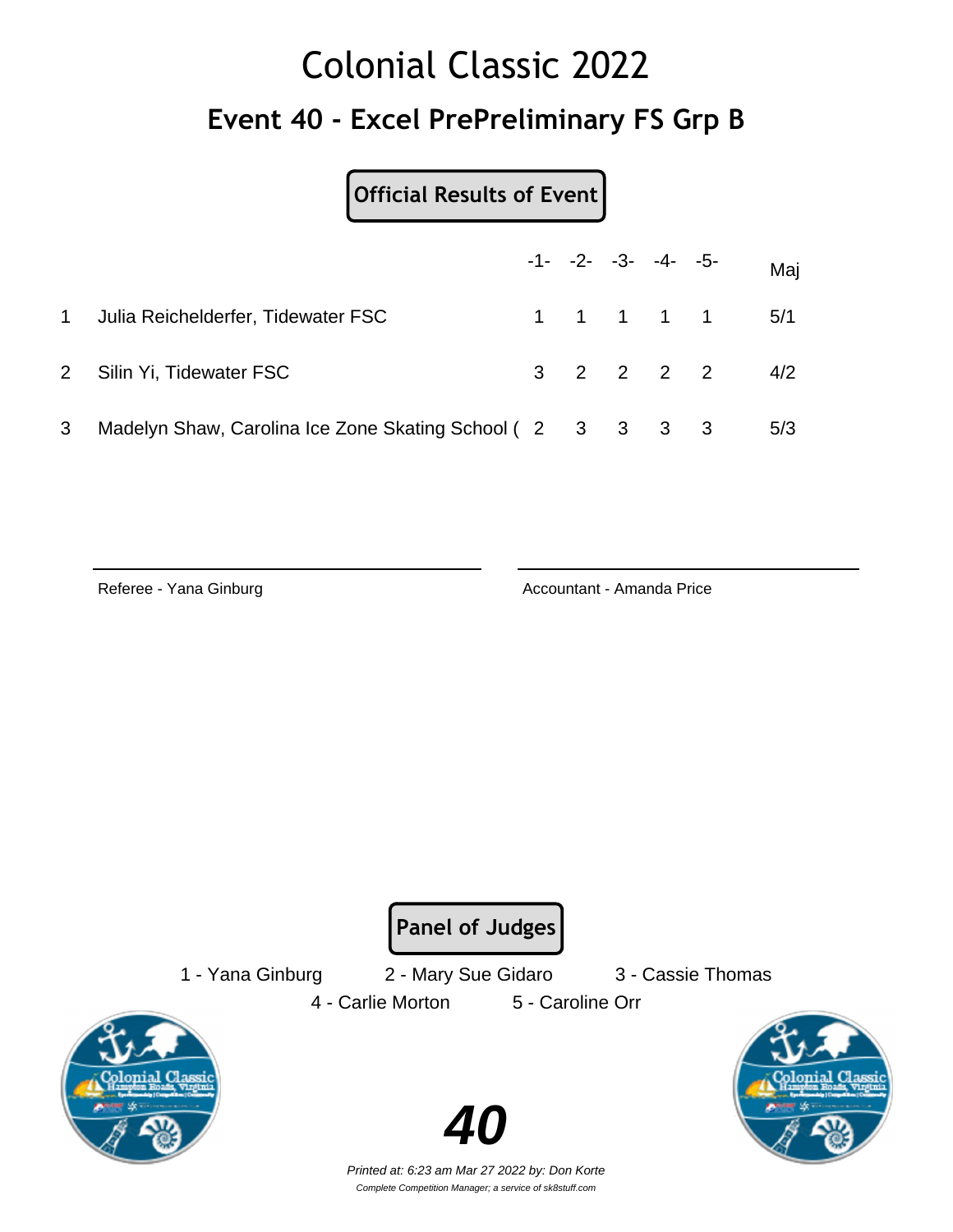## Colonial Classic 2022 **Event 41 - Excel PrePreliminary FS Grp A**

#### **Official Results of Event**

|              |                                    |  | $-1 - -2 - -3 - -4 - -5$ | Maj                       |
|--------------|------------------------------------|--|--------------------------|---------------------------|
| $\mathbf{1}$ | Vienne Panyanouvong, Tidewater FSC |  |                          | 1 1 1 1 1 5/1             |
|              | 2 Solvei V Stallman, Tidewater FSC |  |                          | $3 \t2 \t2 \t2 \t3 \t4/2$ |
| 3            | Perle Daniel, Tidewater FSC        |  | 2 3 3 3 3                | 5/3                       |

Referee - Mary Sue Gidaro **Accountant - Amanda Price** 

**Panel of Judges**

1 - Yana Ginburg 2 - Mary Sue Gidaro 3 - Cassie Thomas 4 - Carlie Morton 5 - Caroline Orr





Printed at: 6:23 am Mar 27 2022 by: Don Korte Complete Competition Manager; a service of sk8stuff.com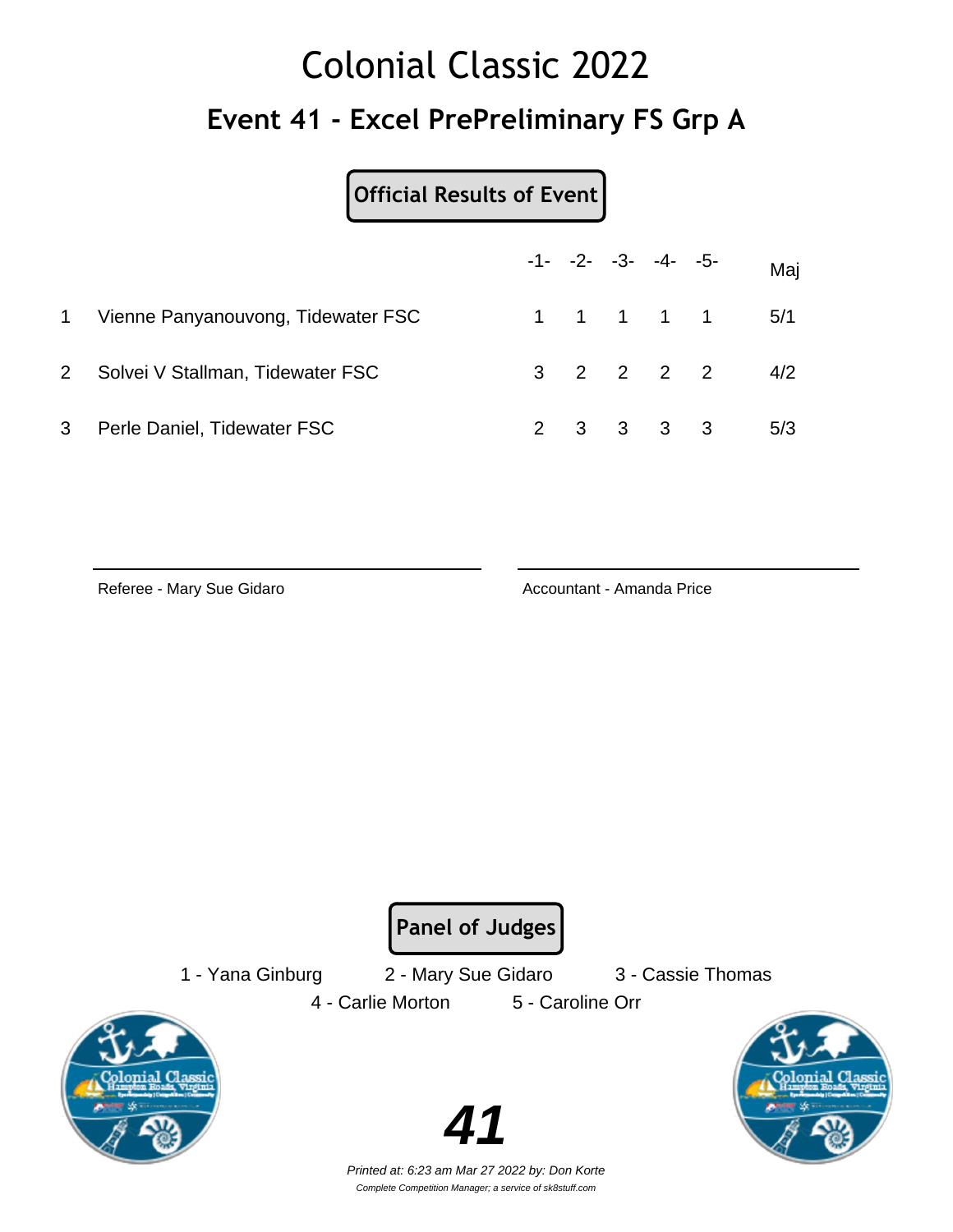## Colonial Classic 2022 **Event 42 - Excel Preliminary Plus FS**

#### **Official Results of Event**

|                |                                  |   | $-1 - -2 - -3$      |                   | Maj |
|----------------|----------------------------------|---|---------------------|-------------------|-----|
| $\mathbf 1$    | Muriel Daniel, Tidewater FSC     |   | $1 \quad 1 \quad 1$ |                   | 3/1 |
| 2 <sup>1</sup> | Angela Sharff, Tidewater FSC     |   |                     | $2 \t3 \t2 \t2/2$ |     |
| 3 <sup>1</sup> | Brenna Mikolashek, Tidewater FSC |   | $3 \quad 2 \quad 3$ |                   | 3/3 |
| 4              | Sofia Wythe, Tidewater FSC       | 4 | 4 4                 |                   | 3/4 |

Referee - Yana Ginburg **Accountant - Amanda Price** 

**Panel of Judges**

1 - Yana Ginburg 2 - Mary Sue Gidaro 3 - Cassie Thomas





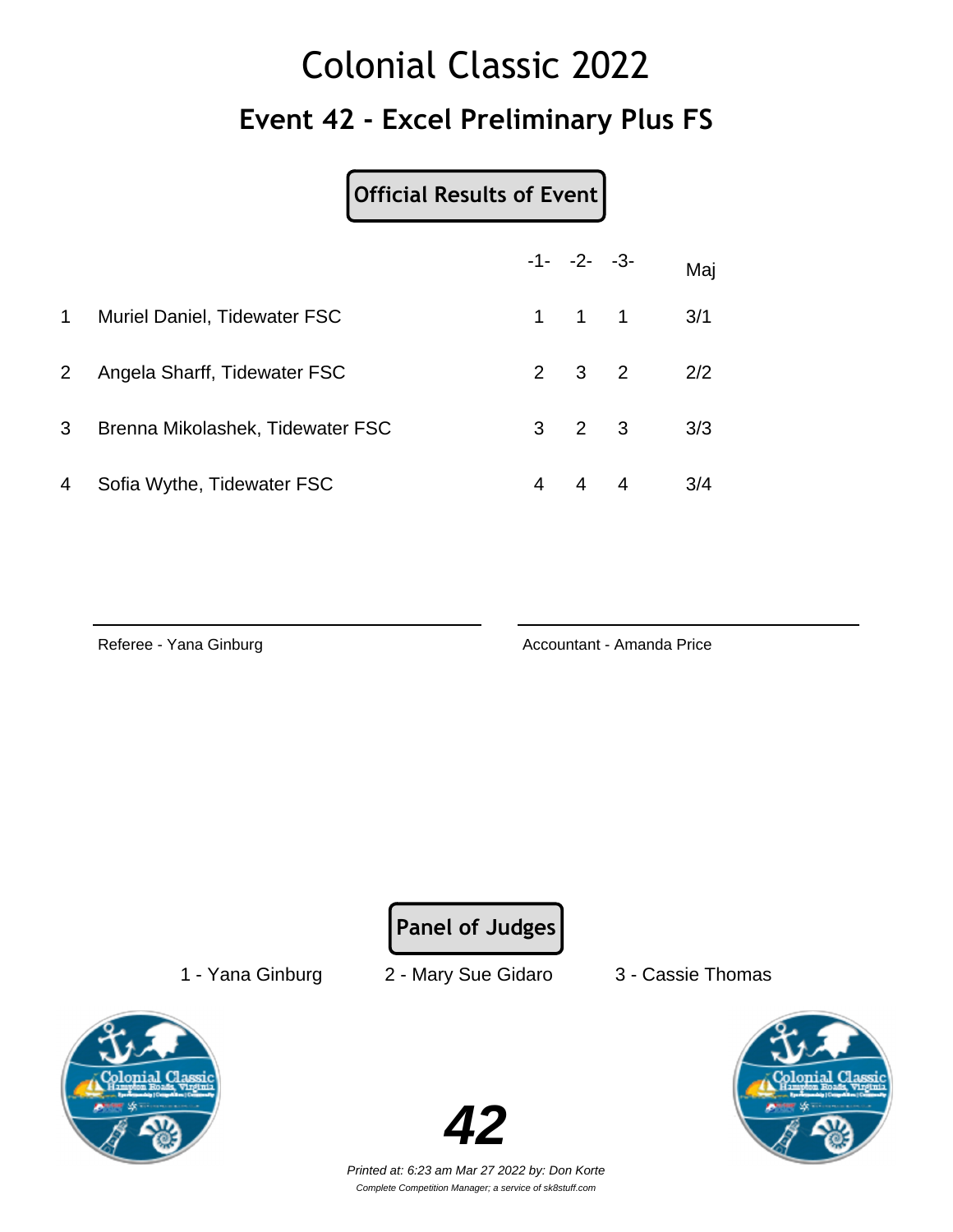## Colonial Classic 2022 **Event 43 - Mini Production Grp B**

**Official Results of Event**

|  |  | $-1 - -2 - -3 - -4 - -5$ |  | Mai |
|--|--|--------------------------|--|-----|
|  |  |                          |  | 5/1 |

Referee - Cassie Thomas Accountant - Amanda Price

**Panel of Judges**

1 - Mary Sue Gidaro 2 - Natalie Bare 3 - Cassie Thomas



4 - Colleen Mikolashek 5 - Caroline Orr